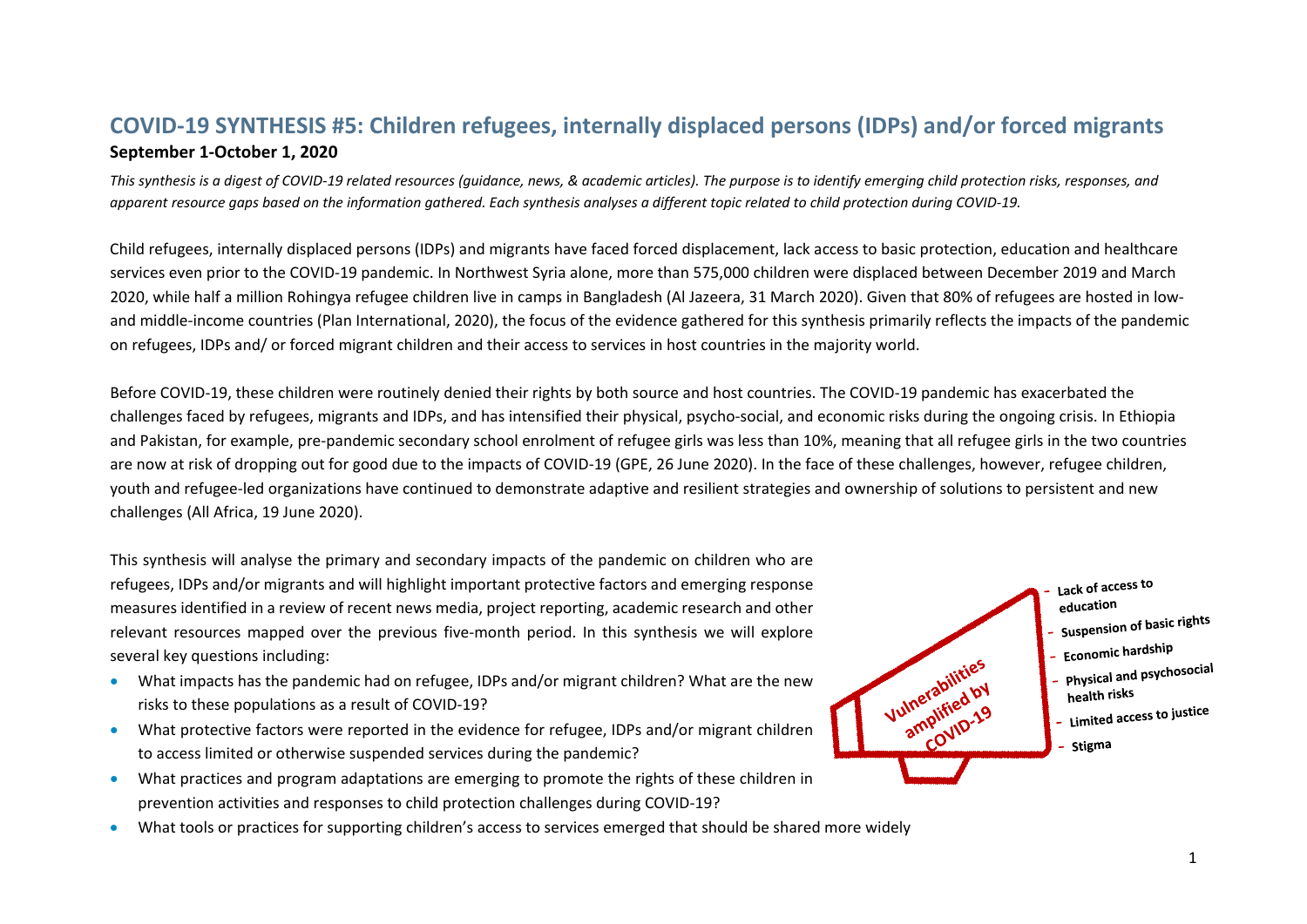The rest of this synthesis is organized in the following way: we illustrate child participation barriers and opportunities by using examples from select articles and research studies, discuss key emerging practices in the information identified, and conclude with reflections and recommendations on more effectively responding to the needs of refugee, IDP and forced migrant children during COVID-19. A limited number of case studies of emerging practices related to child participation are also included in the annex.

### **EMERGING PRACTICES**

With the safety of all children as a top priority, emerging practices identified include:

- Partnerships with existing community leaders and trusted refugee-led and youth organisations;
- Design and implementation of prevention and mitigation activities together with refugee volunteers; and
- Promotion of flexible delivery methods adapted to the conditions facing these populations.

### **[SUMMARY OF GAPS](#page-11-0)**

Several gaps in knowledge related to child refugees, IDPs, and forced migrants during COVID-19 were identified, including a lack of evidence regarding:

- Children in non-camp settings;
- Children with special needs/disabilities;
- Gender disaggregated data, especially related to the impacts of COVID-19 on boys or LGBTQ+ youth;
- Quality and appropriateness of services provided to refugee, IDP, and/or forced migrant children;
- How to effectively engage communities and children who are on the move; and
- New or potential risks associated with recruitment of unaccompanied or separated children (UASC) by armed groups as a result of COVID-19.

### **COVID-19 CASE STUDIES\***

### **Location:** Lebanon

**Topic:** Remote delivery of adolescent life skills and parenting sessions for refugees and IDPs, including content adaptation to incorporate skill-building and behaviour change focused on inter-active awareness raising and identification/referral of at-risk adolescents and their families.

### **Location:** South Sudan

**Topic:** Development and adaptation of appropriate response strategies and support mechanisms at the child, family and community level in the Malakal IDP/PoC Camp.

### **Location(s):** Various

**Topic:** Impact of COVID-19 on refugee girls and engagement with refugee girls to implement response measures and disseminate critical information in camp settings in Egypt, Jordan, and Tanzania**.** 

2 *\*Click on the 'Case Studies' heading above to read through full write-ups on each of these issues, including first-hand accounts of children and caregivers impacted by COVID-19, as well as observations from child protection practitioners in the field.*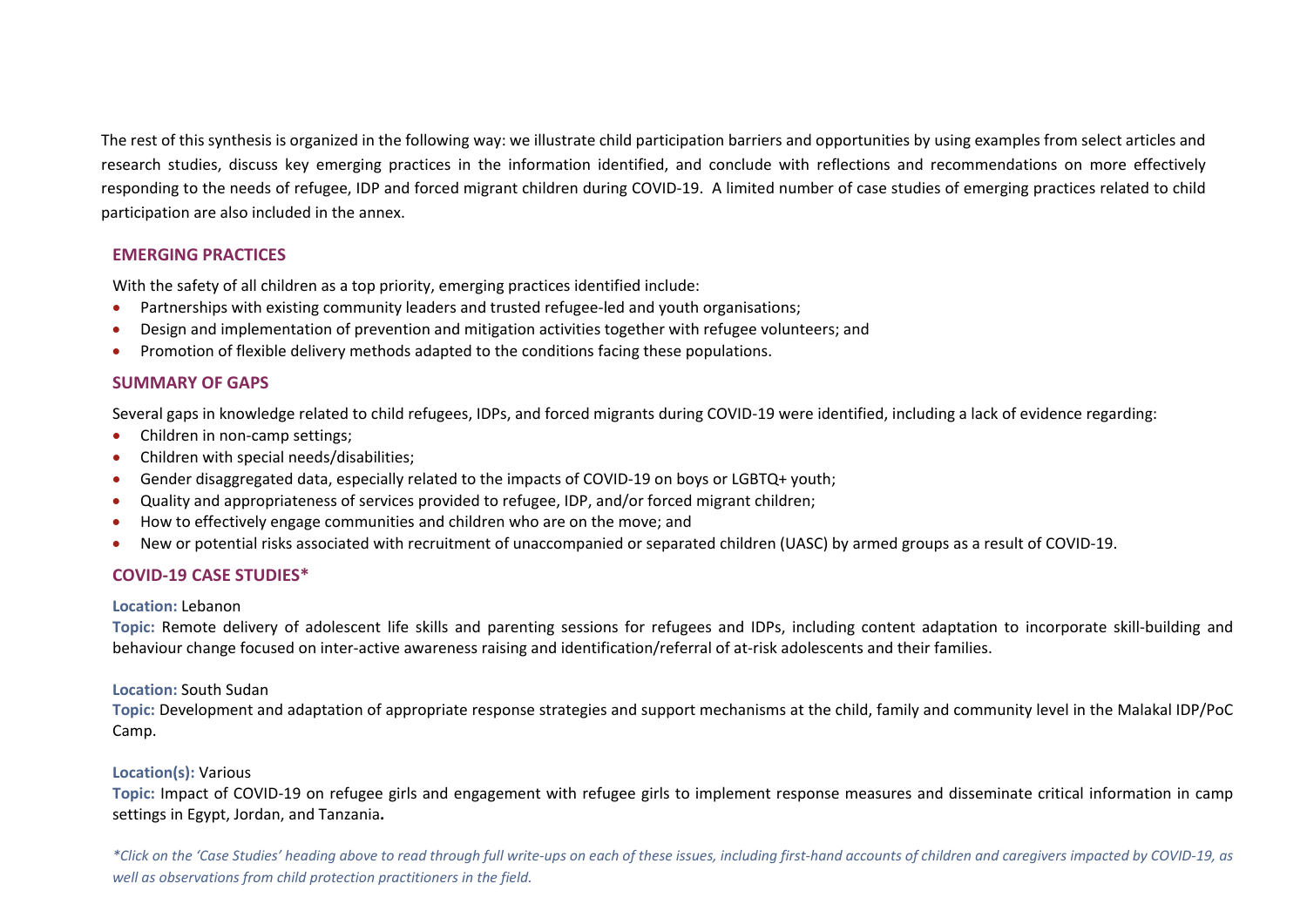| <b>PRIMARY IMPACTS</b>                                   |           |                                                                                                                                                                                                                                                                                                                                                                                                                                                                                                                                                                                                                                                                                                                                                                                                     |                                                                                                                                                                                                                                                                                                                                                                                                                                                                                                                                                                                                                                                                                                                                                                                                                                                                                                                                                                                                                                                                                                                                                                                                                                                                                                                                                                                                                                                                                                                                                                                                                                                                                                                                                                                                                                                                                                                                                                                                                                                                                                                                                                                                                                                                                                                                                                                                                                                                                                                                                                                                                                                           |
|----------------------------------------------------------|-----------|-----------------------------------------------------------------------------------------------------------------------------------------------------------------------------------------------------------------------------------------------------------------------------------------------------------------------------------------------------------------------------------------------------------------------------------------------------------------------------------------------------------------------------------------------------------------------------------------------------------------------------------------------------------------------------------------------------------------------------------------------------------------------------------------------------|-----------------------------------------------------------------------------------------------------------------------------------------------------------------------------------------------------------------------------------------------------------------------------------------------------------------------------------------------------------------------------------------------------------------------------------------------------------------------------------------------------------------------------------------------------------------------------------------------------------------------------------------------------------------------------------------------------------------------------------------------------------------------------------------------------------------------------------------------------------------------------------------------------------------------------------------------------------------------------------------------------------------------------------------------------------------------------------------------------------------------------------------------------------------------------------------------------------------------------------------------------------------------------------------------------------------------------------------------------------------------------------------------------------------------------------------------------------------------------------------------------------------------------------------------------------------------------------------------------------------------------------------------------------------------------------------------------------------------------------------------------------------------------------------------------------------------------------------------------------------------------------------------------------------------------------------------------------------------------------------------------------------------------------------------------------------------------------------------------------------------------------------------------------------------------------------------------------------------------------------------------------------------------------------------------------------------------------------------------------------------------------------------------------------------------------------------------------------------------------------------------------------------------------------------------------------------------------------------------------------------------------------------------------|
| <b>FACTORS</b>                                           |           | <b>KEY ISSUES</b>                                                                                                                                                                                                                                                                                                                                                                                                                                                                                                                                                                                                                                                                                                                                                                                   | <b>EVIDENCE</b>                                                                                                                                                                                                                                                                                                                                                                                                                                                                                                                                                                                                                                                                                                                                                                                                                                                                                                                                                                                                                                                                                                                                                                                                                                                                                                                                                                                                                                                                                                                                                                                                                                                                                                                                                                                                                                                                                                                                                                                                                                                                                                                                                                                                                                                                                                                                                                                                                                                                                                                                                                                                                                           |
| Lack of access to<br>education due to<br>school closures | $\bullet$ | Lack of consideration for or<br>inclusion of refugee children in<br>alternative schooling plans<br>proposed by national authorities.<br>Lack of access to technology for<br>remote learning, including access<br>to mobile phones, computers<br>and/or internet connectivity,<br>especially for children in refugee<br>camps and for girls who often<br>have less access to technology<br>than boys.<br>Language barriers preventing<br>access to available remote<br>learning solutions.<br>Widening of existing educational<br>inequities and levels for all<br>refugee children, especially girls.<br>Significant long-term negative<br>impacts on refugee girls, in<br>particular, including drop out<br>from school, increased rates of<br>early, forced and child marriage,<br>and pregnancy. | "In Turkey, lectures have been delivered via television and an application called EBA TV. However, not all<br>families have access to televisions or smartphones. In some families, the whole family has only one<br>smartphone; therefore, the child cannot regularly use it for education purposes. Not surprisingly, some families<br>do not have enough technological literacy to use the application. These observations are confirmed in a very<br>recent research project on refugee children's experiences during the pandemic (Small Projects Istanbul, 2020).<br>As a result, children's school lives are being disrupted once more. Refugees speak their native languages at<br>home and the children learn Turkish in schools. With schools being closed, the language acquisition process of<br>children is also disrupted" (Nisanci, A., Kahraman, R., Alcelik, Y. and Kiris, U., 2020).<br>"The challenge is about access, and whether people have a phone, or other hardware at home," [Rebecca<br>Telford, education chief for UNHCR] said. "Families might also not be able to afford data. Many refugee camp<br>settings are in remote areas which aren't reached by FM signals from national radio stations, so people can't<br>listen to educational broadcasts" (UNHCR, 11 May 2020).<br>"Following school closures in Bulgaria, refugee children initially struggled to participate in online education<br>partly because they lacked devices, but also because of the language barrier, according to Borislav Grozdanov, a<br>public information associate for UNHCR in Bulgaria" (UNHCR, 1 May 2020).<br>"[globally] Refugees are half as likely than the general population to have an internet-enabled phone. Harmful<br>gender norms and safety concerns make some parents reluctant to allow girls access to devices. And 29% of<br>refugees have no phone at all" (GPE, 26 June 2020 quoting UNHCR, Filippo Grandi, 2020).<br>"While 13 million refugees, 40 million displaced and an overall 75 million girls and boys in conflict and<br>emergency zones already had their education disrupted, with the impact of COVID-19, another 30 million - who<br>were in school before the pandemic - may now never continue their education" (Inter Press Service, 14 July<br>$2020$ ).<br>"The closure of schools in refugee camps is also depriving girls of a protective environment, school meals and<br>psychosocial support. Plan International's research shows that the longer-term effects of lockdowns on girls'<br>education include increased rates of early, forced and child marriage" (Plan International, 2020). |
|                                                          |           |                                                                                                                                                                                                                                                                                                                                                                                                                                                                                                                                                                                                                                                                                                                                                                                                     |                                                                                                                                                                                                                                                                                                                                                                                                                                                                                                                                                                                                                                                                                                                                                                                                                                                                                                                                                                                                                                                                                                                                                                                                                                                                                                                                                                                                                                                                                                                                                                                                                                                                                                                                                                                                                                                                                                                                                                                                                                                                                                                                                                                                                                                                                                                                                                                                                                                                                                                                                                                                                                                           |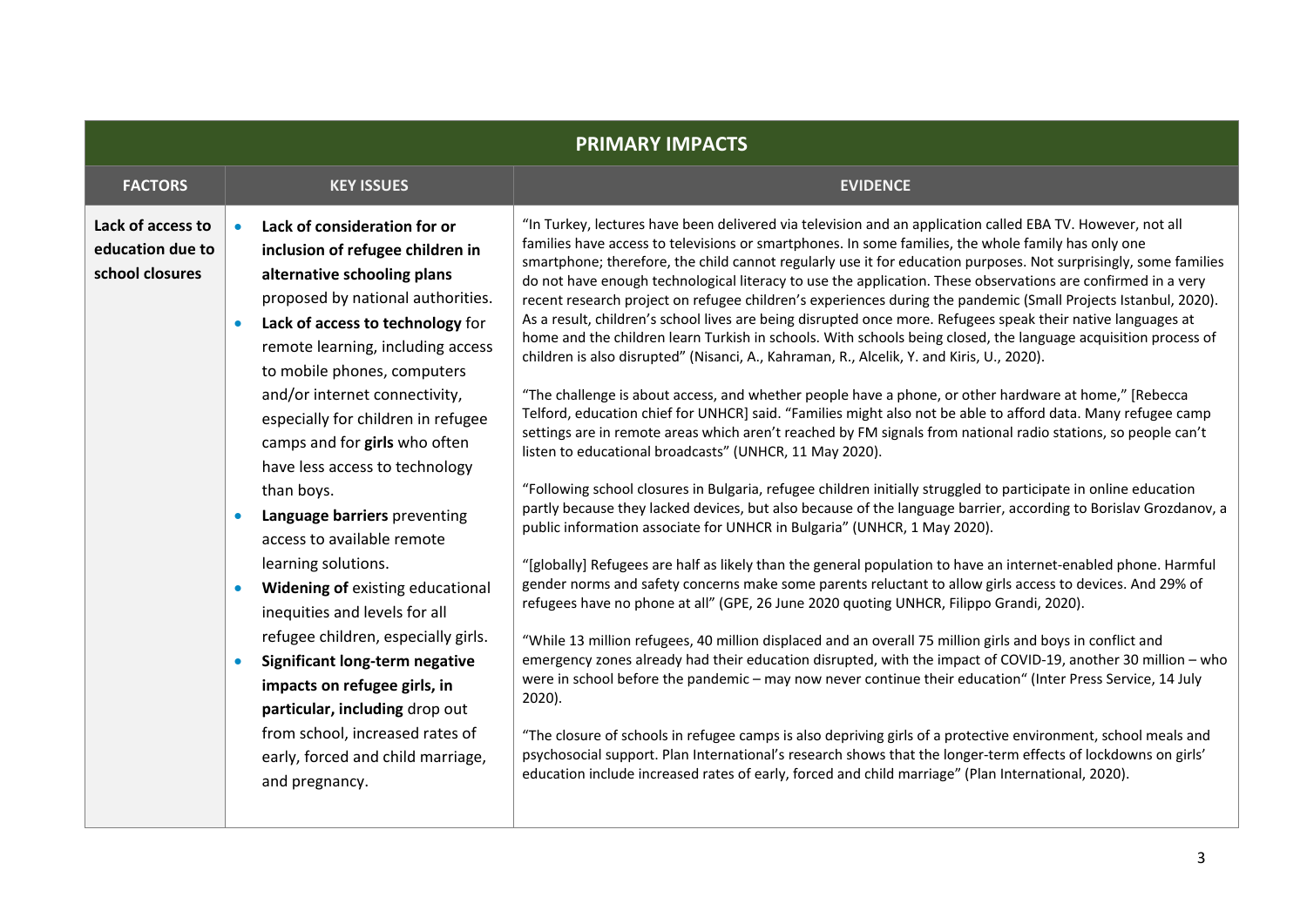<span id="page-3-0"></span>

| "[Tdh rapid need assessment in Palestinian refugee camps in Lebanon] According to the household respondents,<br>Disproportionate<br>Increasing food insecurity due to<br>the main concerns related to food are the lack of income (70%) as well as lack of food's availability and quality<br>local food supply disruptions<br>economic<br>food. Concerns about lack of food contribute to increased stress levels and fear of not having enough food:<br>hardship<br>stemming from COVID-19<br>following WFP, 63% of the Palestinians felt worried about not having enough food to eat in the last month"<br>restrictions and lockdown<br>(Terre des hommes, June 2020).<br>measures.<br>"People on the move in vulnerable situations are also at greater risk of being affected by COVID-19-related food<br><b>Rise of child labour for children</b><br>insecurity resulting from reduced agricultural activity, supply chain disruptions, and price increases for essential<br>already engaged in child labour<br>goods and a decline in purchasing power due to the economic crisis In East Africa, for instance, at least 60 per<br>and children who were in school<br>cent of refugees in the region are already experiencing food ration cuts forcing them to resort to alternative<br>means to cover their basic needs. Disruptions in children's diets will result in acute wasting and stunting among<br>now entering into child labour due<br>children on the move, exposing them to a lifelong impact" (United Nations, June 2020).<br>to COVID-19-related economic<br>hardship.<br>"[Tdh rapid need assessment in Palestinian refugee camps in Lebanon] Harsh times such as the COVID-19<br>Increased risk of trafficking and<br>pandemic and its terrible economic consequences put children under greater pressure to carry the burden of<br>the whole family. Tdh's teams noted that more children are forced to work. This is confirmed by 70% of the KII<br>abuse due to declining work<br>in BML <sup>1</sup> saying that working children are one of the main contributors to the family income. []80% of KII<br>conditions and increased<br>answered that there is an increase of harsh child labour during pandemic. These are composed of children<br>economic hardship.<br>working voluntarily to support themselves and/or their families, children sent to engage in such work by their<br>parents/caregivers, children sent to engage in such work by people other than their caregivers" (Terre des<br>hommes, June 2020).<br>"Children who have been in school may need to go back to work to support their families. Child labour has<br>never ceased to be a problem for refugee children. Contrary to our expectations, children who had been<br>working before the pandemic continued to work despite the government-enforced curfew for children. | <b>FACTORS</b> | <b>KEY ISSUES</b> | <b>EVIDENCE</b>                                                                                           |
|-------------------------------------------------------------------------------------------------------------------------------------------------------------------------------------------------------------------------------------------------------------------------------------------------------------------------------------------------------------------------------------------------------------------------------------------------------------------------------------------------------------------------------------------------------------------------------------------------------------------------------------------------------------------------------------------------------------------------------------------------------------------------------------------------------------------------------------------------------------------------------------------------------------------------------------------------------------------------------------------------------------------------------------------------------------------------------------------------------------------------------------------------------------------------------------------------------------------------------------------------------------------------------------------------------------------------------------------------------------------------------------------------------------------------------------------------------------------------------------------------------------------------------------------------------------------------------------------------------------------------------------------------------------------------------------------------------------------------------------------------------------------------------------------------------------------------------------------------------------------------------------------------------------------------------------------------------------------------------------------------------------------------------------------------------------------------------------------------------------------------------------------------------------------------------------------------------------------------------------------------------------------------------------------------------------------------------------------------------------------------------------------------------------------------------------------------------------------------------------------------------------------------------------------------------------------------------------------------------------------------------------------------------------------------------------------------------------------------------------------------------------------------------------------------------------------------------------------------------------------------------------|----------------|-------------------|-----------------------------------------------------------------------------------------------------------|
|                                                                                                                                                                                                                                                                                                                                                                                                                                                                                                                                                                                                                                                                                                                                                                                                                                                                                                                                                                                                                                                                                                                                                                                                                                                                                                                                                                                                                                                                                                                                                                                                                                                                                                                                                                                                                                                                                                                                                                                                                                                                                                                                                                                                                                                                                                                                                                                                                                                                                                                                                                                                                                                                                                                                                                                                                                                                                     |                |                   | Furthermore, some employers wanted children to sleep at the workplaces overnight" (Nisanci, A., Kahraman, |

<u>.</u>

<sup>1</sup> BML stands for Beirut/Mount Lebanon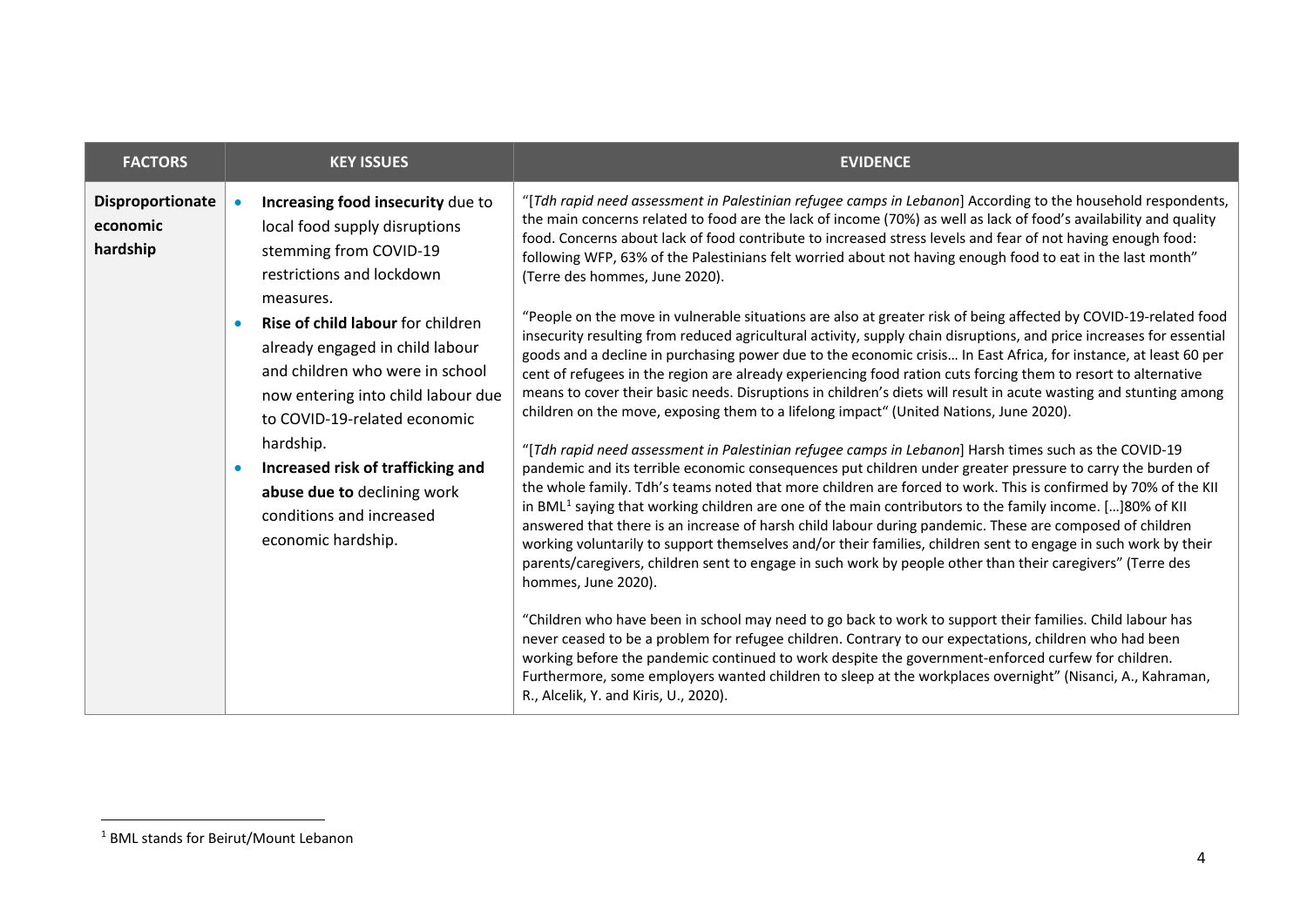| <b>FACTORS</b>                                                        |           | <b>KEY ISSUES</b>                                                                                                                 | <b>EVIDENCE</b>                                                                                                                                                                                                                                                                                                                                                                                                                                                                                                                                                                                                                                                                                                                                                                                                                                  |
|-----------------------------------------------------------------------|-----------|-----------------------------------------------------------------------------------------------------------------------------------|--------------------------------------------------------------------------------------------------------------------------------------------------------------------------------------------------------------------------------------------------------------------------------------------------------------------------------------------------------------------------------------------------------------------------------------------------------------------------------------------------------------------------------------------------------------------------------------------------------------------------------------------------------------------------------------------------------------------------------------------------------------------------------------------------------------------------------------------------|
| Lack of access to<br>mental health<br>and psychosocial<br>support and | $\bullet$ | Lack of adequate attention and<br>resources devoted to effectively<br>adapting psychosocial support to<br>refugee populations.    | "For refugees living in isolation and having minimum exchange with the society, talking about their past lives<br>may trigger traumas. When we met them face-to-face, we could give proper attention to verbal and nonverbal<br>signs of trauma or risks of re-traumatization. It is concerning that we are not able to identify nonverbal clues<br>over the phone, and we cannot refer clients to much needed trauma support services. It was impossible for us<br>to incorporate video calls to our tele-social work practice, primarily due to concerns such as privacy issues, lack                                                                                                                                                                                                                                                          |
| protection<br>services                                                | $\bullet$ | Increased difficulty in assessing,<br>accessing and following up on<br>children's needs.                                          | of prior informed consent and possible Internet connection problems. [] An additional challenge for us is our<br>need for a translator. Working with refugees as non-Arabic- or non-Farsi-speaking social workers has already<br>been a barrier for us. Having a translator as a third person over the phone line is an additional layer of<br>challenge" (Nisanci, A., Kahraman, R., Alcelik, Y. and Kiris, U., 2020).                                                                                                                                                                                                                                                                                                                                                                                                                          |
|                                                                       |           | Diminished mental health and<br>ability to access support for<br>children living on their own.                                    | "[Bangladesh, Cox Bazaar refugee camp] UNHCR and its partners are following up on 5,000 child protection<br>cases. The number of cases increased significantly after the COVID-19 response started. It is a serious indication<br>of the impact and consequences of the pandemic on the refugee community. Children are exposed to                                                                                                                                                                                                                                                                                                                                                                                                                                                                                                               |
|                                                                       |           | Increased barriers for refugee and<br>migrant children to access<br>essential services due to<br>additional legal, documentation, | heightened levels of violence, pressure to work, as well as abuse and neglect. These concerns have been raised<br>through consultations with adolescents, children, and parents/caregivers. The closure of learning centres, child<br>friendly centers and other venues for children has resulted in further exposure of children to protection risks,<br>giving rise to increased behavioural challenges and the adoption of negative coping mechanisms" (UNHCR, 31<br>July 2020).                                                                                                                                                                                                                                                                                                                                                              |
|                                                                       |           | linguistic or safety restrictions.                                                                                                | "Not only are children and young people living alone more likely to be vulnerable to COVID-19 because they<br>have less access to services and support, but loneliness and isolation are likely to be exacerbated by lockdown<br>measures - measures that require individuals to minimise contact and that are affecting service providers'<br>ability to deliver adequate response and reach out to the most 'invisible' children. In this context, feelings of<br>loneliness, exclusion, stigma and discrimination that are already affecting migrant children and young people<br>are likely to increase and further endanger children's mental and psychosocial well-being - an area that already<br>presents huge unmet demand for professional support" (UNICEF Office of Research Innocenti: Ramya<br>Subrahmanian et al., 18 June 2020). |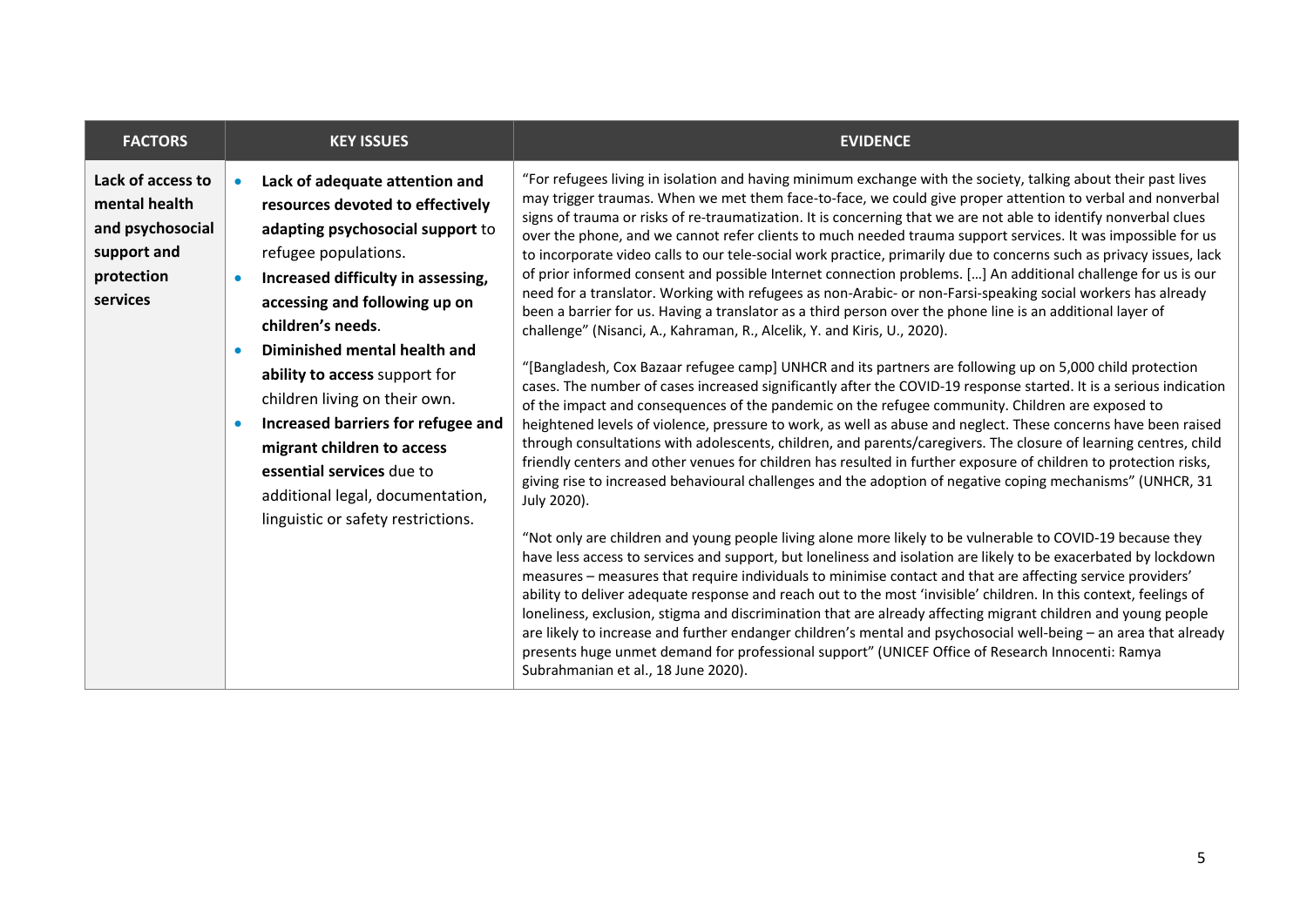| <b>FACTORS</b>                                                                                     | <b>KEY ISSUES</b>                                                                                                                                                                                                                                                                                                                                                                                                                                                   | <b>EVIDENCE</b>                                                                                                                                                                                                                                                                                                                                                                                                                                                                                                                                                                                                                                                                                                                                                                                                                                                                                                                                                                                                                                                                                                                                                                                                                                                                                                                                                                                                                                                                                                                                                                                                                                                                                                                                                                                                                                                                                                                                                                                                                                                                                     |
|----------------------------------------------------------------------------------------------------|---------------------------------------------------------------------------------------------------------------------------------------------------------------------------------------------------------------------------------------------------------------------------------------------------------------------------------------------------------------------------------------------------------------------------------------------------------------------|-----------------------------------------------------------------------------------------------------------------------------------------------------------------------------------------------------------------------------------------------------------------------------------------------------------------------------------------------------------------------------------------------------------------------------------------------------------------------------------------------------------------------------------------------------------------------------------------------------------------------------------------------------------------------------------------------------------------------------------------------------------------------------------------------------------------------------------------------------------------------------------------------------------------------------------------------------------------------------------------------------------------------------------------------------------------------------------------------------------------------------------------------------------------------------------------------------------------------------------------------------------------------------------------------------------------------------------------------------------------------------------------------------------------------------------------------------------------------------------------------------------------------------------------------------------------------------------------------------------------------------------------------------------------------------------------------------------------------------------------------------------------------------------------------------------------------------------------------------------------------------------------------------------------------------------------------------------------------------------------------------------------------------------------------------------------------------------------------------|
| <b>Chronic</b><br>underfunding<br>and lack of<br>prioritization<br>affect children's<br>well-being | Lack of prioritization of refugee<br>populations for service delivery by<br>host countries.<br>Decreased availability of and<br>access to services - especially for<br>children living alone - due to<br>lockdown of humanitarian<br>workers and underfunded<br>refugee-led organizations.<br>Increased restrictions on<br>movement and greater insecurity<br>negatively impacting the overall<br>health and wellbeing of displaced<br>children and their families. | "In many environments, especially those deemed too dangerous, remote or complex for international NGOs to<br>access, refugee-led organizations offer the only COVID-19 response services available for refugees. They are<br>also almost always the most trusted. Yet, local organizations - including [Refugee Led Organizations] RLOs -<br>are receiving less than 1% of available humanitarian funding" (Amnesty International, 19 August 2020).<br>"The current situation has created additional trauma for the families, adding to their already very difficult<br>lives," explains Jezerca Tigani, head of the Terre des hommes delegation in Greece []. The general insecurity<br>and the new restrictions make the situation particularly frightening for children. 'Families of six or seven live in<br>a 12-square-metre container that serves as their accommodation, without anything to do. The children show<br>signs of anger and aggressiveness. We often see them crying,' explains Jezerca. 'Similar conditions prevail in the<br>camps where we work in Lebanon and Bangladesh" (Terres des hommes, 18 July 2020).<br>"The combined vulnerabilities of being young and living alone and being in a different country from home, are<br>likely to bring specific challenges, including the risks of being excluded from entitlements to services and<br>resources provided to mitigate the impacts of COVID-19. Non-citizen migrants would most likely have travelled<br>further, crossing international borders, and thereby are more likely to face challenges, including being unable to<br>travel further if borders are closed. They run the risk of being de-prioritised in national plans in the wake of<br>economic recession, being deported or facing delays in resettlement or procedures to determine their legal<br>status. Language barriers and xenophobia, combined with extreme economic vulnerability, are additional<br>factors that could intensify their vulnerabilities" (UNICEF Office of Research Innocenti: Ramya Subrahmanian et<br>al., 18 June 2020). |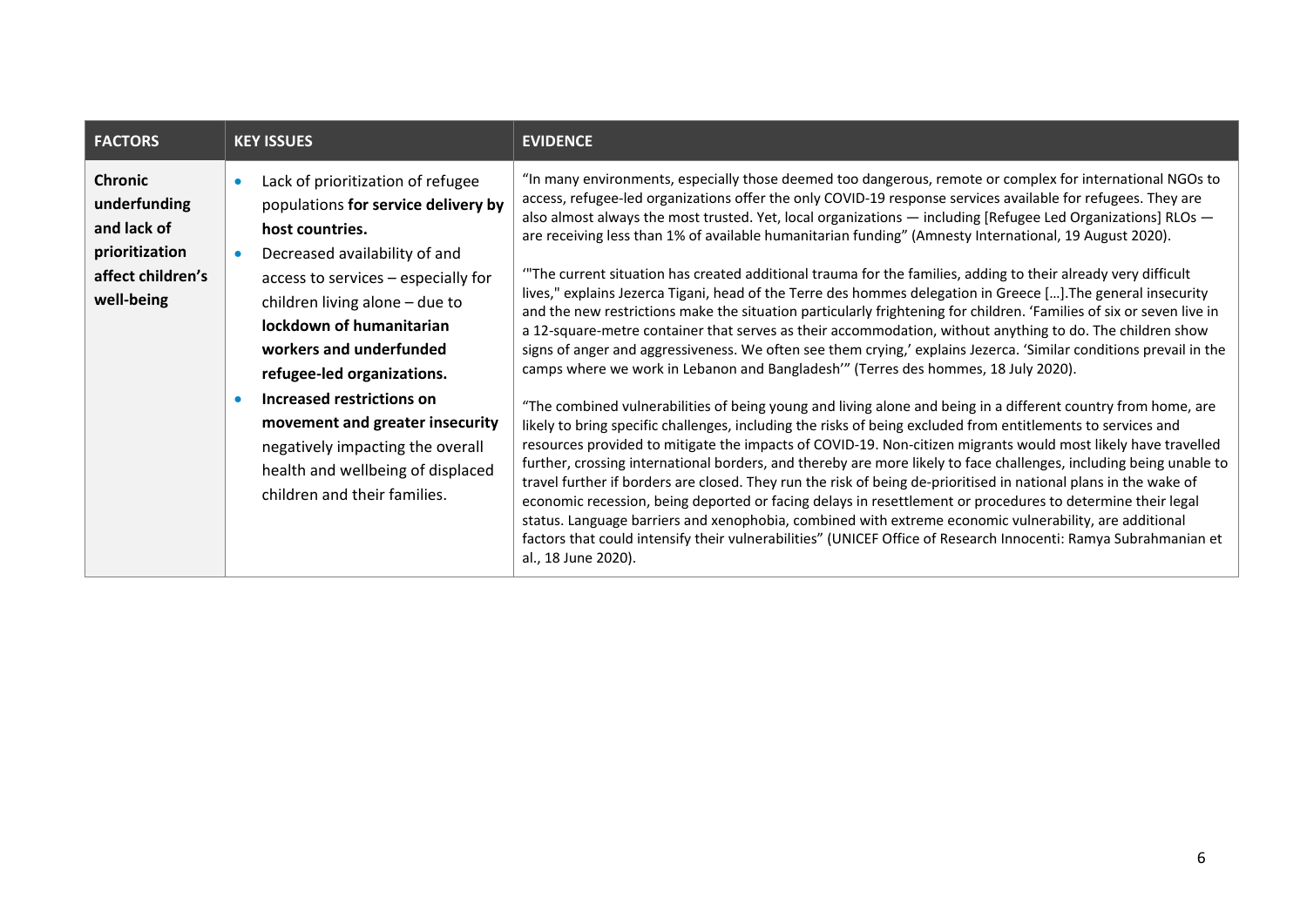| <b>FACTORS</b>                             | <b>KEY ISSUES</b>                                                                                                                                                                                                                                                                                                                                           | <b>EVIDENCE</b>                                                                                                                                                                                                                                                                                                                                                                                                                                                                                                                                                                                                                                                                                                                                                                                                                                                                                                                                                                                                                                                                                                                                                                                                                                                                                                                                                                                                                                                                                                                                                                                                                                                                                                      |
|--------------------------------------------|-------------------------------------------------------------------------------------------------------------------------------------------------------------------------------------------------------------------------------------------------------------------------------------------------------------------------------------------------------------|----------------------------------------------------------------------------------------------------------------------------------------------------------------------------------------------------------------------------------------------------------------------------------------------------------------------------------------------------------------------------------------------------------------------------------------------------------------------------------------------------------------------------------------------------------------------------------------------------------------------------------------------------------------------------------------------------------------------------------------------------------------------------------------------------------------------------------------------------------------------------------------------------------------------------------------------------------------------------------------------------------------------------------------------------------------------------------------------------------------------------------------------------------------------------------------------------------------------------------------------------------------------------------------------------------------------------------------------------------------------------------------------------------------------------------------------------------------------------------------------------------------------------------------------------------------------------------------------------------------------------------------------------------------------------------------------------------------------|
| Higher risks of<br>exposure to<br>COVID-19 | <b>Overcrowded living conditions for</b><br>refugees, migrants and IDPs often<br>make it difficult to contain the<br>spread of the virus.<br>Limited and/or compromised<br>access to health and WASH<br>services: public health services,<br>testing facilities, adequate and<br>clean water, sanitation and<br>hygiene facilities and nutritious<br>foods. | "Refugee and IDP camps are mostly chronically overcrowded and measures to avoid community transmission of<br>the virus, such as physical distancing and frequent handwashing, are difficult to implement. The absence of<br>basic amenities, such as clean running water and soap, insufficient medical personnel, and poor access to<br>health information, let alone access to masks, will make avoiding infection virtually impossible. Also, in many<br>host countries, refugees' entitlement to healthcare and social protection systems are restricted or non-existent,<br>which increases their vulnerability even further" (Plan International, 2020).<br>"Internally displaced people are more at risk of contracting COVID-19 and are more susceptible to<br>complications, owing to cramped living conditions in camps, camp-like settings and urban slums; poor<br>nutritional and health status; limited access to sanitation, health care and reliable information; lack of support<br>networks; and language barriers and other social and cultural obstacles" (IFRC, May 2020).<br>"Action Against Hunger provides lifesaving nutrition treatment to children in Pagak, but the reception center<br>has no hospital facility, substandard water and sanitation services, and little capacity to provide other essential<br>support. Many refugees need additional medical treatment for malnutrition, COVID-19, or other health issues,<br>yet the nearest health center is 35 miles away, with no reliable transportation system. Malnutrition can<br>complicate illness, with malnourished children 12 times more likely to die than their well-nourished peers"<br>(Africa News, 08 August 2020). |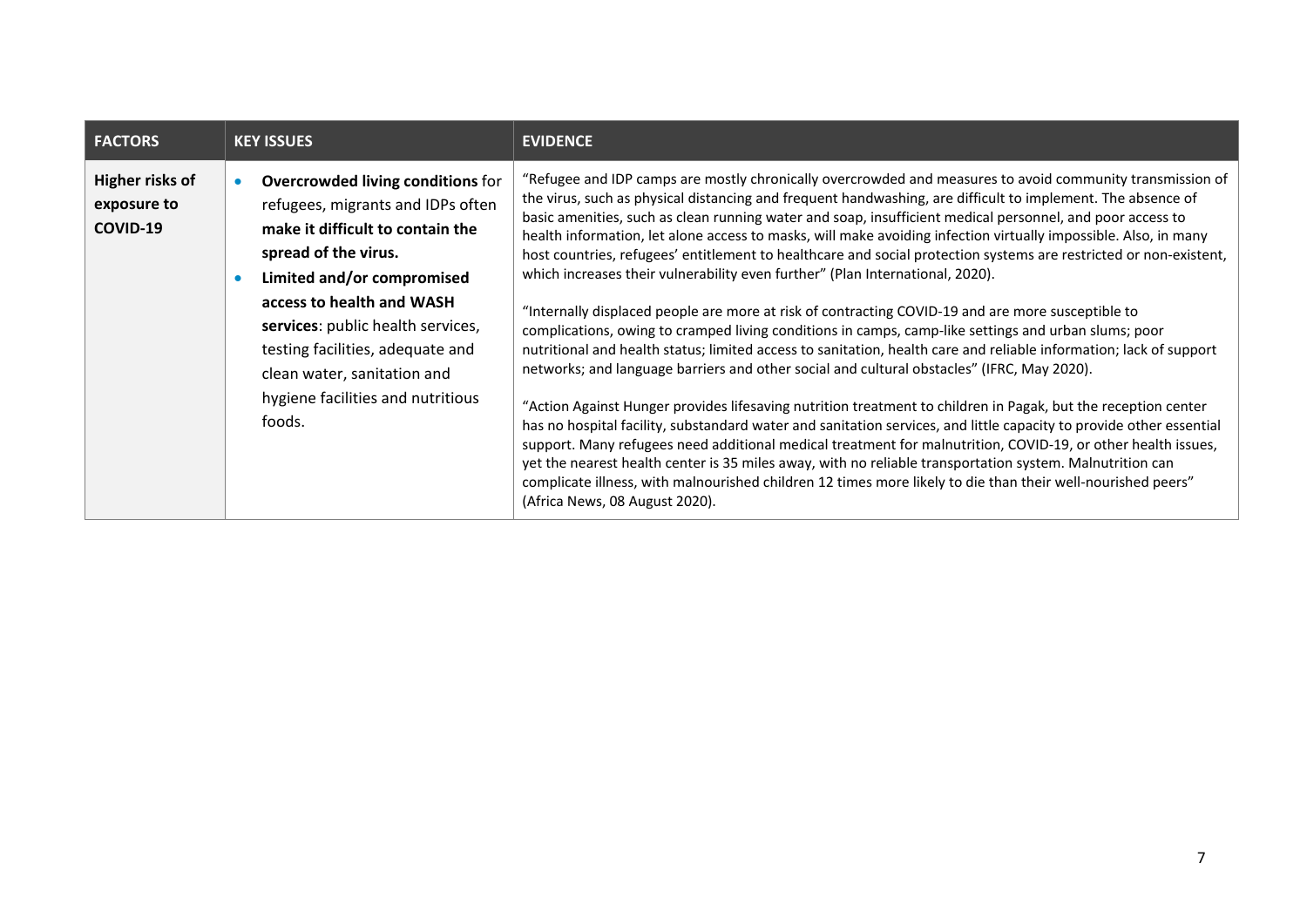|                                                                                                     | <b>RISKS</b>                                                                                                                                                                                                                                                                                                                                                                                                                                                                                                                                                                                       |                                                                                                                                                                                                                                                                                                                                                                                                                                                                                                                                                                                                                                                                                                                                                                                                                                                                                                                                                                                                                                                                                                                                                                                                                                                                                                                                                                                                                                                                                                                                                                                                                                                                                                                                                                                                                                                                                                                                                                                                                                                                                                                                                                                                                                                                                                                                                                                                                                                                                                                                                                                                                                                                                                                                                                                                                                                 |  |
|-----------------------------------------------------------------------------------------------------|----------------------------------------------------------------------------------------------------------------------------------------------------------------------------------------------------------------------------------------------------------------------------------------------------------------------------------------------------------------------------------------------------------------------------------------------------------------------------------------------------------------------------------------------------------------------------------------------------|-------------------------------------------------------------------------------------------------------------------------------------------------------------------------------------------------------------------------------------------------------------------------------------------------------------------------------------------------------------------------------------------------------------------------------------------------------------------------------------------------------------------------------------------------------------------------------------------------------------------------------------------------------------------------------------------------------------------------------------------------------------------------------------------------------------------------------------------------------------------------------------------------------------------------------------------------------------------------------------------------------------------------------------------------------------------------------------------------------------------------------------------------------------------------------------------------------------------------------------------------------------------------------------------------------------------------------------------------------------------------------------------------------------------------------------------------------------------------------------------------------------------------------------------------------------------------------------------------------------------------------------------------------------------------------------------------------------------------------------------------------------------------------------------------------------------------------------------------------------------------------------------------------------------------------------------------------------------------------------------------------------------------------------------------------------------------------------------------------------------------------------------------------------------------------------------------------------------------------------------------------------------------------------------------------------------------------------------------------------------------------------------------------------------------------------------------------------------------------------------------------------------------------------------------------------------------------------------------------------------------------------------------------------------------------------------------------------------------------------------------------------------------------------------------------------------------------------------------|--|
| <b>RISKS</b>                                                                                        | <b>KEY ISSUES</b>                                                                                                                                                                                                                                                                                                                                                                                                                                                                                                                                                                                  | <b>EVIDENCE</b>                                                                                                                                                                                                                                                                                                                                                                                                                                                                                                                                                                                                                                                                                                                                                                                                                                                                                                                                                                                                                                                                                                                                                                                                                                                                                                                                                                                                                                                                                                                                                                                                                                                                                                                                                                                                                                                                                                                                                                                                                                                                                                                                                                                                                                                                                                                                                                                                                                                                                                                                                                                                                                                                                                                                                                                                                                 |  |
| <b>Rising risk of</b><br>detention,<br>deportation<br>and exposure<br>to abuse within<br>the system | New strains on host country<br>$\bullet$<br>resources leading to increased risk of<br>migrants, refugees and asylum<br>seekers being turned away or sent<br>back to the home countries from<br>which they fled.<br>Refugees held in limbo awaiting<br>$\bullet$<br>relocation to established camps due<br>to health concerns and lack of<br>appropriate resources.<br>COVID-19 used as a justification for<br>$\bullet$<br>unlawful detention of refugee and<br>displaced populations.<br>Increased risk of child abuse<br>$\bullet$<br>perpetrated by officials during<br>resettlement processes. | "Migrants, including unaccompanied and separated children, have been deported to their home countries,<br>which are ill-equipped to receive them in safety, or have been stranded in border areas unable to return<br>home. Growing incidents of stigmatisation, xenophobia and discrimination have in certain situations led to<br>forced evictions of refugees, migrants and IDPs from their homes, leaving many without shelter and prone to<br>forced returns" (United Nations, 2020).<br>"Children as young as a year old — often arriving at the border with no parents — are being put in hotels<br>under the supervision of transportation workers who are not licensed to provide child care [].'A<br>transportation vendor should not be in charge of changing the diaper of a 1-year old, giving bottles to babies<br>or dealing with the traumatic effects they might be dealing with,' said Andrew Lorenzen-Strait, another<br>former deputy assistant director for custody management at Immigration and Customs Enforcement, who<br>worked with MVM during his time at the agency. 'I'm worried kids may be exposed to abuse, neglect,<br>including sexual abuse, and we will have no idea,' he said" (The New York Times, 16 August 2020).<br>"After conflict broke out in parts of South Sudan in May, more than 8,200 people sought refuge in<br>neighboring Ethiopia, arriving in the Pagak Reception Center, a temporary station set up in May before the<br>border closed due to COVID-19. Normally, the refugee resettlement process would move new arrivals from<br>the temporary reception center to better-established camps within two to three weeks. Currently, the<br>relocation process has been delayed for months due to COVID-19 restrictions and a lack of testing kits" (Africa<br>News, 08 August 2020).<br>"Internally displaced people may experience protracted displacement if plans for their voluntary return or<br>resettlement are put on hold due to restrictions on movement and no support is provided for their temporary<br>local integration. Restrictions on movement may undermine people's ability to flee violence and find refuge<br>elsewhere in their country or their right to seek asylum in other countries (e.g. blanket border closures and<br>pushbacks, in violation of the principle of non-refoulement)" (IFRC, May 2020).<br>"Some countries are reportedly using the coronavirus pandemic as an excuse to lock up refugees and asylum<br>seekers for longer periods of time. The U.N. agency says refugees are fleeing war and persecution. It says<br>they are not criminals and should not be detained without due legal process It says social distancing in these<br>settings is impossible and access to medical care and clean water is limited. (VOA, 26 July 2020). |  |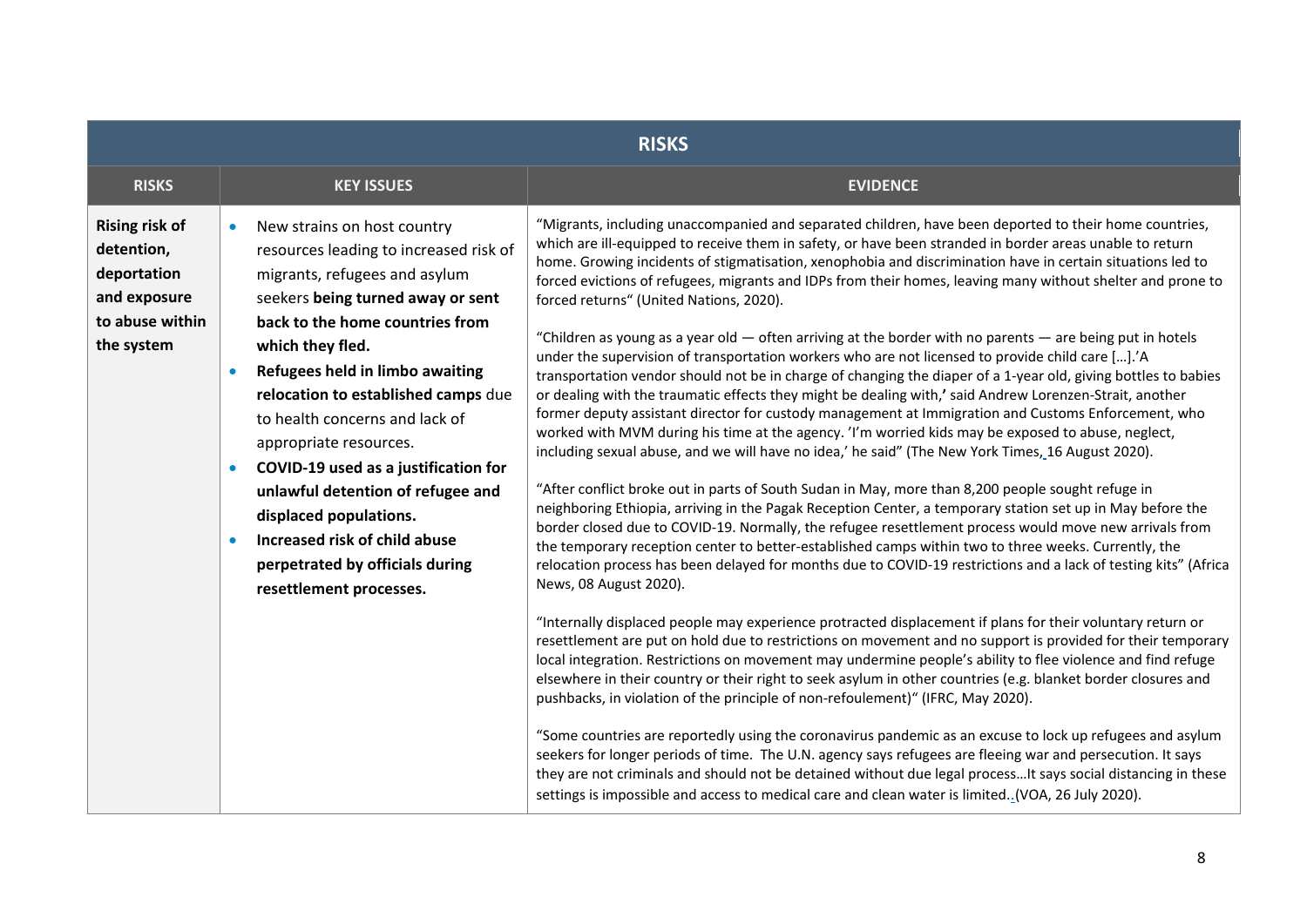<span id="page-8-0"></span>

| <b>FACTORS</b>                             | <b>KEY ISSUES</b>                                                                                                                                                                                                                                                                                                                                             | <b>EVIDENCE</b>                                                                                                                                                                                                                                                                                                                                                                                                                                                                                                                                                                                                                                                                                                                                                                                                                                                                                                                                                                                                                                                                                                                                                                                                                                                                                                                                                                                                                                                                                                                                                                                                                                                                                                                                                                                                                                                             |
|--------------------------------------------|---------------------------------------------------------------------------------------------------------------------------------------------------------------------------------------------------------------------------------------------------------------------------------------------------------------------------------------------------------------|-----------------------------------------------------------------------------------------------------------------------------------------------------------------------------------------------------------------------------------------------------------------------------------------------------------------------------------------------------------------------------------------------------------------------------------------------------------------------------------------------------------------------------------------------------------------------------------------------------------------------------------------------------------------------------------------------------------------------------------------------------------------------------------------------------------------------------------------------------------------------------------------------------------------------------------------------------------------------------------------------------------------------------------------------------------------------------------------------------------------------------------------------------------------------------------------------------------------------------------------------------------------------------------------------------------------------------------------------------------------------------------------------------------------------------------------------------------------------------------------------------------------------------------------------------------------------------------------------------------------------------------------------------------------------------------------------------------------------------------------------------------------------------------------------------------------------------------------------------------------------------|
| Fear and stigma<br>related to the<br>virus | Reluctance among refugee and IDP<br>children to seek assistance due to<br>perceptions of aid workers as<br>carriers of COVID-19.<br>Increased stigma and ostracization<br>forcing already displaced<br>populations from their temporary<br>homes with little to no alternatives<br>or means of support.<br>Fear of being arrested if they seek<br>healthcare. | "They may be stigmatized and deliberately targeted due to their contact with foreign aid workers (perceived<br>as carriers of the virus) or because they have come from areas with high infection rates. In some cases, the<br>authorities may use the COVID-19 emergency to introduce restrictions targeting internally displaced people,<br>especially those already facing stigma on the basis of their ethnic, religious or political affiliation(s), arbitrarily<br>limiting their rights. Such measures may also entail camps being turned into de facto detention centres"<br>(IFRC, ICRC, May 2020).<br>"[Sudanese refugee in Ethiopia] While all new refugees are now required to be tested for the virus, testing<br>supplies and PPE are limited. We suspect that many people are avoiding testing because of the severe stigma<br>and fear that comes with COVID-19," Abebe said. "We are providing health education to stop the spread<br>of COVID-19 and malnutrition, as well as mental health support to refugees and frontline workers. In recent<br>weeks, we have seen a sharp increase in admissions to our health centers in other parts of the Gambella<br>region" (Africa News, 08 August 2020).<br>According to Médecins Sans Frontières (MSF), refugees across Europe are particularly vulnerable and<br>susceptible to COVID-19. "They too often live in collective and overcrowded accommodation. Sometimes,<br>access to water is problematic, and they face obstacles to access services. This is particularly true for<br>undocumented people or refugees that are at risk of <b>Dublin returns.</b> <sup>2</sup> If they fear they will be arrested when<br>going to the doctors, they won't report symptoms that could be linked to COVID-19," said Aurélie Ponthieu, a<br>humanitarian specialist at MSF" (Foreign Policy, 20 April 2020). |

-

 $^2$  Regulation establishing the criteria and mechanisms for determining the Member State responsible for examining an asylum application lodged in one of the Member States by a third-country national. See: [https://ec.europa.eu/home-affairs/what-we-do/policies/asylum/examination-of-applicants\\_en.](https://ec.europa.eu/home-affairs/what-we-do/policies/asylum/examination-of-applicants_en)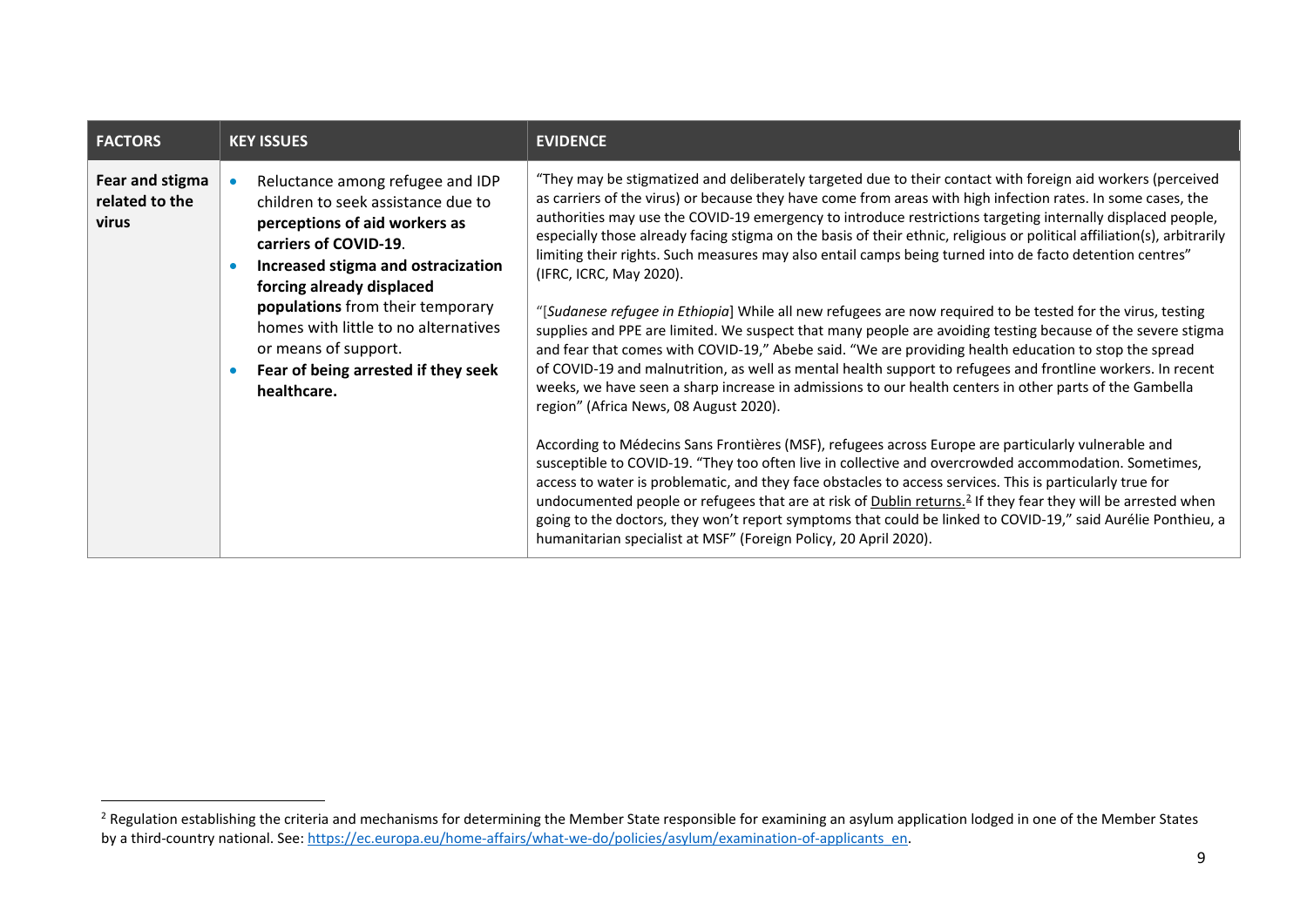| <b>FACTORS</b>                                     | <b>KEY ISSUES</b>                                                                                                                                                                                                                                                              | <b>EVIDENCE</b>                                                                                                                                                                                                                                                                                                                                                                                                                                                                                                                                                                                                                                                                                                                                                                                                                                                                                                                                                                                                                                                                                                                                                                                                                                                                                                                |
|----------------------------------------------------|--------------------------------------------------------------------------------------------------------------------------------------------------------------------------------------------------------------------------------------------------------------------------------|--------------------------------------------------------------------------------------------------------------------------------------------------------------------------------------------------------------------------------------------------------------------------------------------------------------------------------------------------------------------------------------------------------------------------------------------------------------------------------------------------------------------------------------------------------------------------------------------------------------------------------------------------------------------------------------------------------------------------------------------------------------------------------------------------------------------------------------------------------------------------------------------------------------------------------------------------------------------------------------------------------------------------------------------------------------------------------------------------------------------------------------------------------------------------------------------------------------------------------------------------------------------------------------------------------------------------------|
| Suspended<br>access to<br>asylum and<br>protection | <b>Restrictions on freedom of</b><br>movement and "blanket" border<br>closures preventing children with or<br>without their families to seek<br>asylum.<br>Lack of child friendly adaptations to<br>justice mechanisms, asylum<br>processes, and other protective<br>services. | "As of 22 May 2020, UNHCR reports that 161 countries have so far fully or partially closed their borders to<br>contain the spread of the virus. At least 99 States are making no exception for people seeking asylum<br>seriously limiting their rights. Denials of entry and pushbacks of asylum-seekers and unaccompanied migrant<br>children at frontiers have been reported in different regions and so have been refusals to allow refugees and<br>migrants rescued at sea to disembark. In some cases, States have returned asylum-seekers to transit<br>countries to await lifting of the restrictive measures, while in other countries refugees were forcibly sent<br>home in violation of the principle of non-refoulement" (United Nations, 2020).<br>"The first 48 hours of teleconferencing were marred by technical difficulties. Children tried to make sense of<br>the judge's image on a video screen and the interpreter in the courtroom, not knowing exactly whom to<br>direct their attention to. Surrounded by strangers and lawyers they had only known for a short time, they<br>answered questions between frequent pauses to sort out audio issues. Often they overheard other asylum<br>seekers in neighbouring courtrooms describe threats of violence they faced" (Texas Monthly, 21 April 2020). |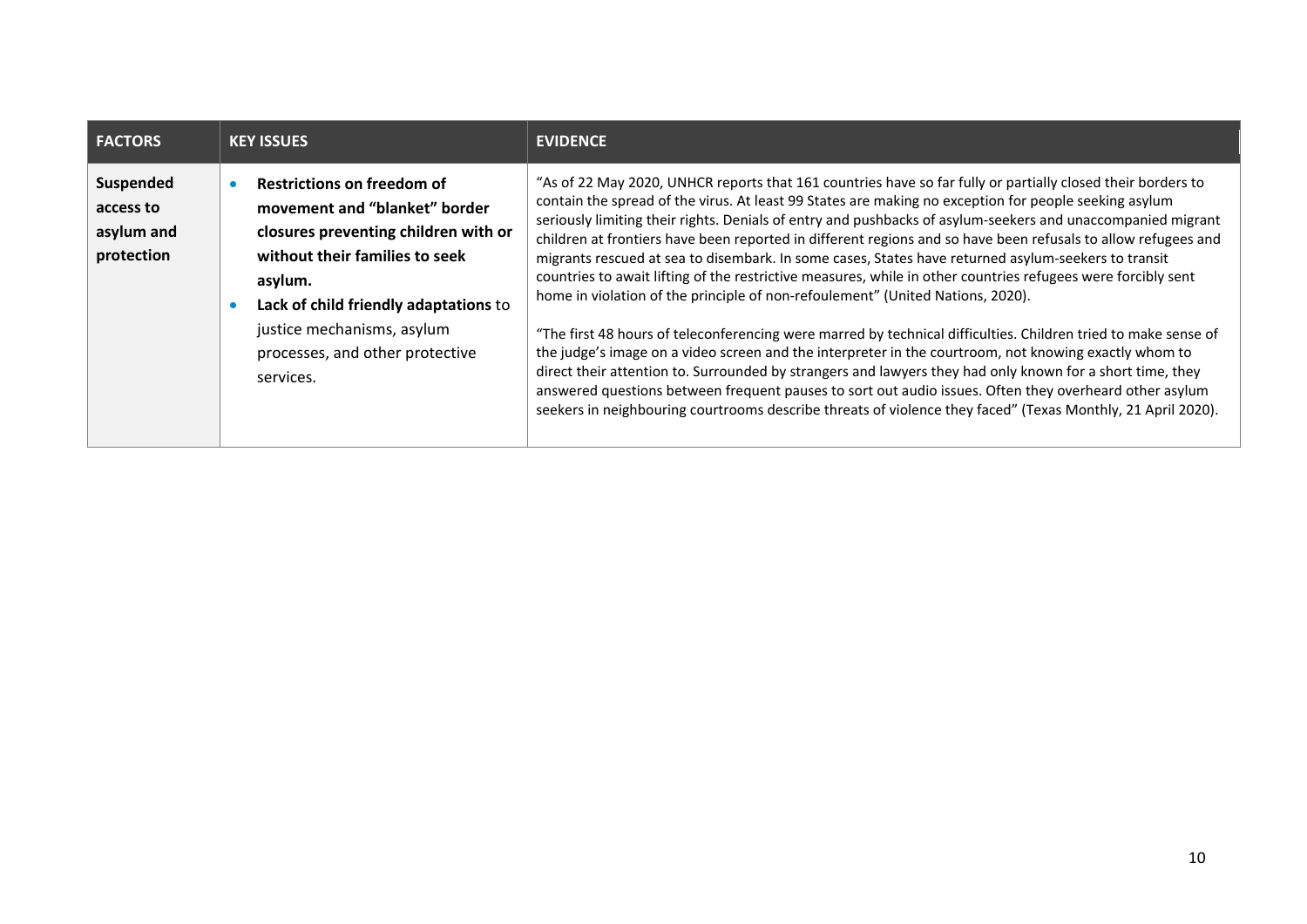<span id="page-10-0"></span>

| <b>EMERGING PROTECTIVE PRACTICES / RESPONSES</b> |                                                                                                                                                                                                                                                    |                                                                                                                                                                                                                                                                                                                                                                                                                                                                                                                                                                                                                                                                                                                                                                                                                                                                                                                                                                                                                                                                                                                                                                                                                                                                                                                                                                                                                                                                                                                                                                                                                                                                                                                                                                                                                                                                                                                                                                                                                                                                                                                                                                                                                                                                                                                                                                                                                                                                                     |
|--------------------------------------------------|----------------------------------------------------------------------------------------------------------------------------------------------------------------------------------------------------------------------------------------------------|-------------------------------------------------------------------------------------------------------------------------------------------------------------------------------------------------------------------------------------------------------------------------------------------------------------------------------------------------------------------------------------------------------------------------------------------------------------------------------------------------------------------------------------------------------------------------------------------------------------------------------------------------------------------------------------------------------------------------------------------------------------------------------------------------------------------------------------------------------------------------------------------------------------------------------------------------------------------------------------------------------------------------------------------------------------------------------------------------------------------------------------------------------------------------------------------------------------------------------------------------------------------------------------------------------------------------------------------------------------------------------------------------------------------------------------------------------------------------------------------------------------------------------------------------------------------------------------------------------------------------------------------------------------------------------------------------------------------------------------------------------------------------------------------------------------------------------------------------------------------------------------------------------------------------------------------------------------------------------------------------------------------------------------------------------------------------------------------------------------------------------------------------------------------------------------------------------------------------------------------------------------------------------------------------------------------------------------------------------------------------------------------------------------------------------------------------------------------------------------|
| <b>TARGET</b>                                    | <b>OPPORTUNITIES</b>                                                                                                                                                                                                                               | <b>EVIDENCE</b>                                                                                                                                                                                                                                                                                                                                                                                                                                                                                                                                                                                                                                                                                                                                                                                                                                                                                                                                                                                                                                                                                                                                                                                                                                                                                                                                                                                                                                                                                                                                                                                                                                                                                                                                                                                                                                                                                                                                                                                                                                                                                                                                                                                                                                                                                                                                                                                                                                                                     |
| Community<br>based<br>approaches                 | Support to strong refugee leaders<br>$\bullet$<br>and increased community<br>engagement.<br>Identification of and partnership with<br>$\bullet$<br>effective and trusted refugee and<br>youth-led organizations operating<br>within camp settings. | "Refugee leaders have stepped in to fill the gaps left by states and traditional humanitarian actors during the<br>pandemic, providing essential services and helping to mitigate the worst impacts of the crisis. They have done<br>this vital work with almost no support from humanitarian funders - imagine the impact they could have if they<br>were properly funded," said Victor Nyamori, Researcher and Advisor on Amnesty International's Refugees<br>and Migrants Rights Team.' (Amnesty International, 19 August 2020)<br>"Three years since hundreds of thousands fled violence and persecution in Myanmar, Rohingya refugee<br>children and families in Cox's Bazar District of Bangladesh are now facing new challenges. In spite of incredibly<br>difficult circumstances, the refugee population is actively participating in response efforts to prevent and<br>manage the threat of COVID-19 in the camps" (UNICEF, 25 August 2020).<br>"CIYOTA <sup>3</sup> is just one example of what refugee youth around the world are doing. In Kyangwali refugee<br>settlement alone, there are six other primary schools founded and run by refugees. These schools together<br>are educating about 5,000 children without any external donations. Besides producing the most competitive<br>children in the national exams, these schools work with parents and guardians in the refugee camp to provide<br>breakfast and lunch to learners. [] When COVID-19 caused the closure of schools around Uganda, the<br>refugee-led school leaders came together to re-imagine how to safely continue to deliver education to<br>learners who have no access to radios or technology they needed to learn. By working with Parents' Teachers<br>Associations to provide mentorship and guidance to secondary school students, by providing upper primary<br>school lessons using a combination of hand-written notes, recorded WhatsApp audios and videos, and by<br>enabling children to access Ministry of Education online lessons, refugee-led organizations have continued to<br>show their adaptive and resilient ways to own solutions to their challenges. Youth have volunteered to give<br>families accurate information on COVID-19 and have reached out to refugees who were resettled to<br>developed countries to request contributions of food, soap, and other basic support for the most vulnerable<br>members of the community" (All Africa, 19 June 2020). |

-

<sup>&</sup>lt;sup>3</sup> CIYOTA stands for the COBURWAS International Youth Organization to Transform Africa and is a youth-led, volunteer-based organization, which was established in the Kyangwali refugee settlement in Uganda by refugee youth from Congo (DRC), Burundi, Uganda, Rwanda, and Sudan (COBURWAS).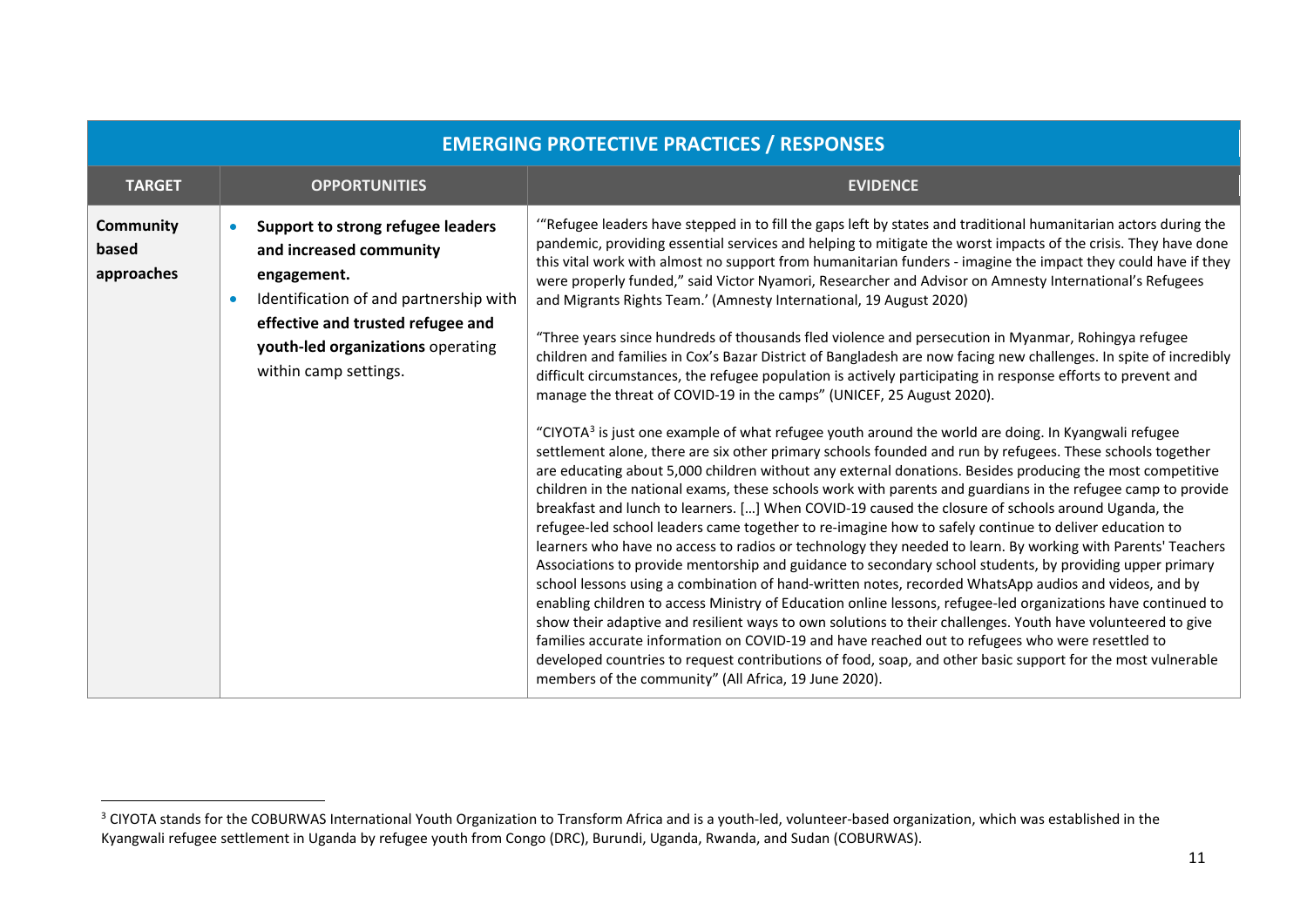<span id="page-11-0"></span>

| <b>FACTORS</b>                                                                             | <b>KEY ISSUES</b>                                                                                                                                                                                                                                                                                                                                                                                                                                                                                                | <b>EVIDENCE</b>                                                                                                                                                                                                                                                                                                                                                                                                                                                                                                                                                                                                                                                                                                                                                                                                                                                                                                                                                                                                                                                                                                                                                                                                                                                                                                                                                                                                                                                                                                                                                                                                                                                                                                                                                                                                                                                                                                                                                                                                                                                                                                                                                                                                                                                                                                                                                                                                                       |
|--------------------------------------------------------------------------------------------|------------------------------------------------------------------------------------------------------------------------------------------------------------------------------------------------------------------------------------------------------------------------------------------------------------------------------------------------------------------------------------------------------------------------------------------------------------------------------------------------------------------|---------------------------------------------------------------------------------------------------------------------------------------------------------------------------------------------------------------------------------------------------------------------------------------------------------------------------------------------------------------------------------------------------------------------------------------------------------------------------------------------------------------------------------------------------------------------------------------------------------------------------------------------------------------------------------------------------------------------------------------------------------------------------------------------------------------------------------------------------------------------------------------------------------------------------------------------------------------------------------------------------------------------------------------------------------------------------------------------------------------------------------------------------------------------------------------------------------------------------------------------------------------------------------------------------------------------------------------------------------------------------------------------------------------------------------------------------------------------------------------------------------------------------------------------------------------------------------------------------------------------------------------------------------------------------------------------------------------------------------------------------------------------------------------------------------------------------------------------------------------------------------------------------------------------------------------------------------------------------------------------------------------------------------------------------------------------------------------------------------------------------------------------------------------------------------------------------------------------------------------------------------------------------------------------------------------------------------------------------------------------------------------------------------------------------------------|
| New ways to<br>reach out to<br>children and<br>implement<br>child protection<br>activities | Design and implementation of<br>$\bullet$<br>prevention activities together with<br>refugee volunteers.<br><b>Evaluation of and improvements to</b><br>$\bullet$<br>the resiliency of child protection<br>systems in the face of hardship due<br>to COVID-19.<br>Promotion of flexible delivery<br>$\bullet$<br>methods adapted to the conditions<br>facing these populations: i.e.<br>reorganizing alternative care,<br>resettlement of vulnerable UASC to<br>third countries, staff capacity<br>building, etc. | "With the reduction of humanitarian workers going to the camps in an effort to limit the spread of the virus,<br>UNICEF and other humanitarian organizations have established new ways to deliver critical services. Rohingya<br>volunteers and Bangladeshi personnel have been essential to these efforts, connecting communities to critical<br>services and information to protect against COVID-19" (UNICEF, 25 August 2020).<br>"Throughout various operations, including Ethiopia and Ecuador, monitoring of care arrangements are also<br>taking place through phone calls and through the mobilization of refugee volunteers.<br>In Ecuador and Jordan, UNHCR and partners, together with the national child protection systems have<br>increased the capacity for community-level identification of unaccompanied and separated children, and<br>organised transportation to care facilities.<br>In Ethiopia, UNHCR and partners have scaled up the identification of potential foster families through<br>increased community engagement. In addition, prevention of secondary separation is being addressed<br>through the provision of two- months of cash-based assistance to known vulnerable families in need of<br>support" (UNHCR, July 2020).<br>"In a rapid response to train educators and technical teams in reception centers, a guide has been developed<br>with recommendations for infection prevention and emotional support. Trained staff are caring for 3,122<br>children in the reception centers who also received food supplies. Besides, nine shelters for migrant and<br>street children housing at least 351 children were equipped with food and hygiene supplies. At the same<br>time, 179 other migrant and street children received family baskets to cover their basic food needs" (UNICEF,<br>April 2020).<br>"With the reopening of schools and resumption of classes in Ogoja, Nigeria, UNHCR and its partners are taking<br>precautions to make schools as safe as possible. A refugee-led community-based organization is providing<br>students with water and locally-made soap during lessons. In addition to contributing to a safe return to<br>school, this initiative, which is carried out within the refugee settlements and hosting communities, serves as<br>platform to sensitise and keep community members updated on issues related to COVID-19" (UNHCR, July<br>$2020$ ). |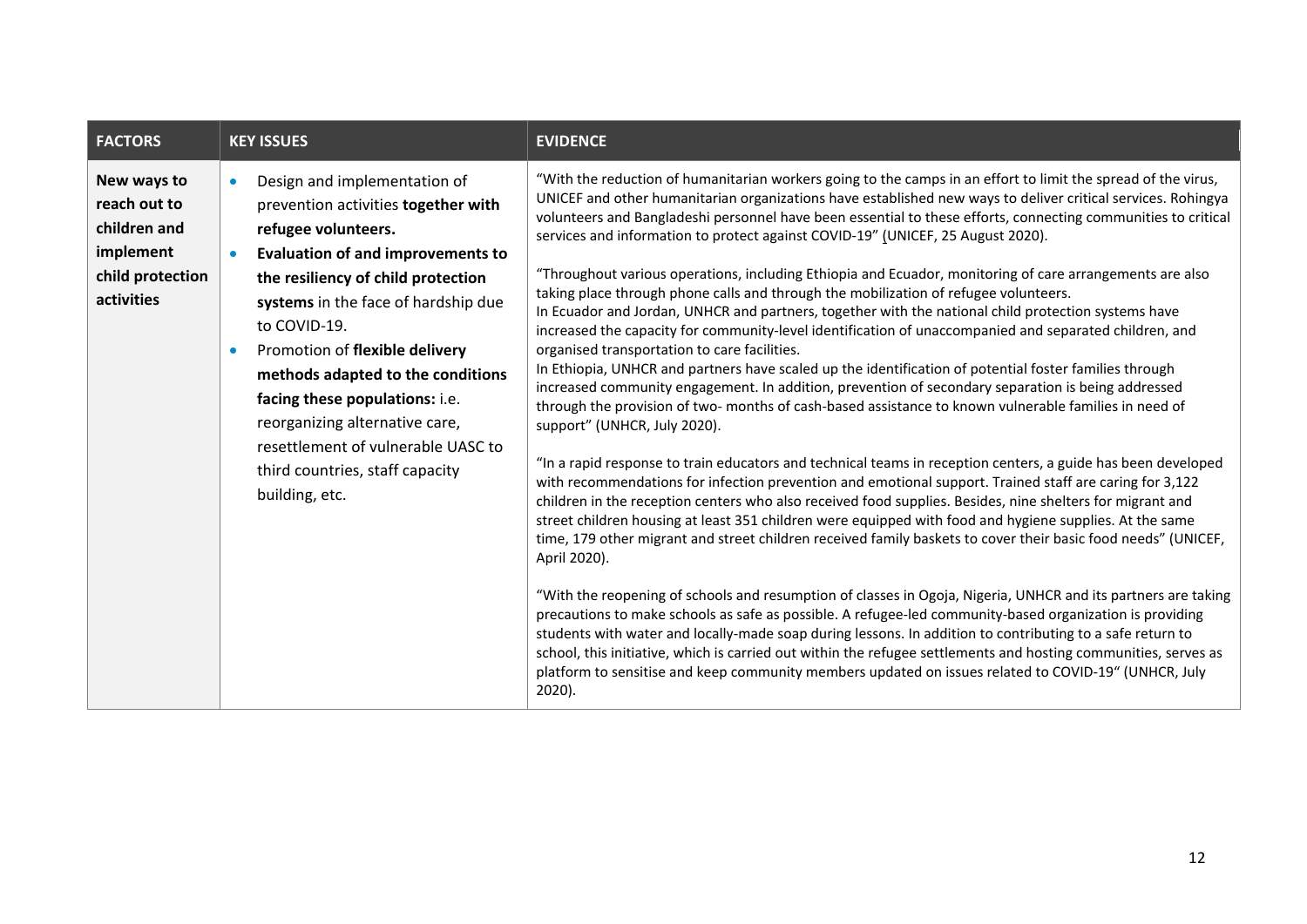# **GAPS**

While many of the child protection risks identified for refugees, internally displaced (IDPs) and/or forced migrant children related to access to services during the COVID-19 pandemic, we noticed several particular gaps in the data collected including:

- **Children in non-camp settings**: Evidence collected is primarily focused on children living in camp settings, while little evidence exists addressing refugee, forced migrant and/or IDP children in urban settings or even more specifically in urban settings within emergency contexts.
- **Children with special needs/ disabilities:** No monitoring report directly tackled the specific needs of migrants, IDPs and refugees with special needs and disabilities.
- **Gender:** There continues to be a significant gap in evidence related to the impacts of COVID-19 on boys, including in the evidence related to child refugees, forced migrants and IDPs.
- **Quality of the accessed services**: Most reports focus on the accessibility of the services but very little on their appropriateness and quality.
- **Reaching children and communities:** There is little evidence or guidance describing how to reach out to communities and children that were not engaged by other activities or CP actors prior to the lockdowns, or who are on the move.
- **Child recruitment to armed groups:** Potential or identified risks associated with recruitment of children on the move by armed groups is not addressed.

# **CONCLUSION**

For refugees, IDPs and asylum-seeking children, COVID-19 has exacerbated existing barriers to basic rights and protections, like access to basic services (health, protection, education, etc.), as well as access to asylum processes, relocation (except for few UASC from Greek refugee camp in EU) and justice mechanisms. **The main recommendations emerging from this synthesis are:**

- Remind the states of their duties regarding "non refoulement", asylum and the compliance of their processes with children's rights.
- Work with national authorities on preparedness plans to ensure the continuity of service delivery and provision of necessary protective equipment for workers and affected populations during infectious disease outbreaks.
- Work more to empower and fund refugee communities to ensure the continuum of service delivery in camps and identified urban settings, even during infectious diseases outbreaks.
- Prioritize the inclusion of refugee children in remote learning plans and back to school initiatives.
- Conduct situational assessments to understand local priorities and what children and communities are doing in order to design and implement more responsive prevention and mitigation strategies.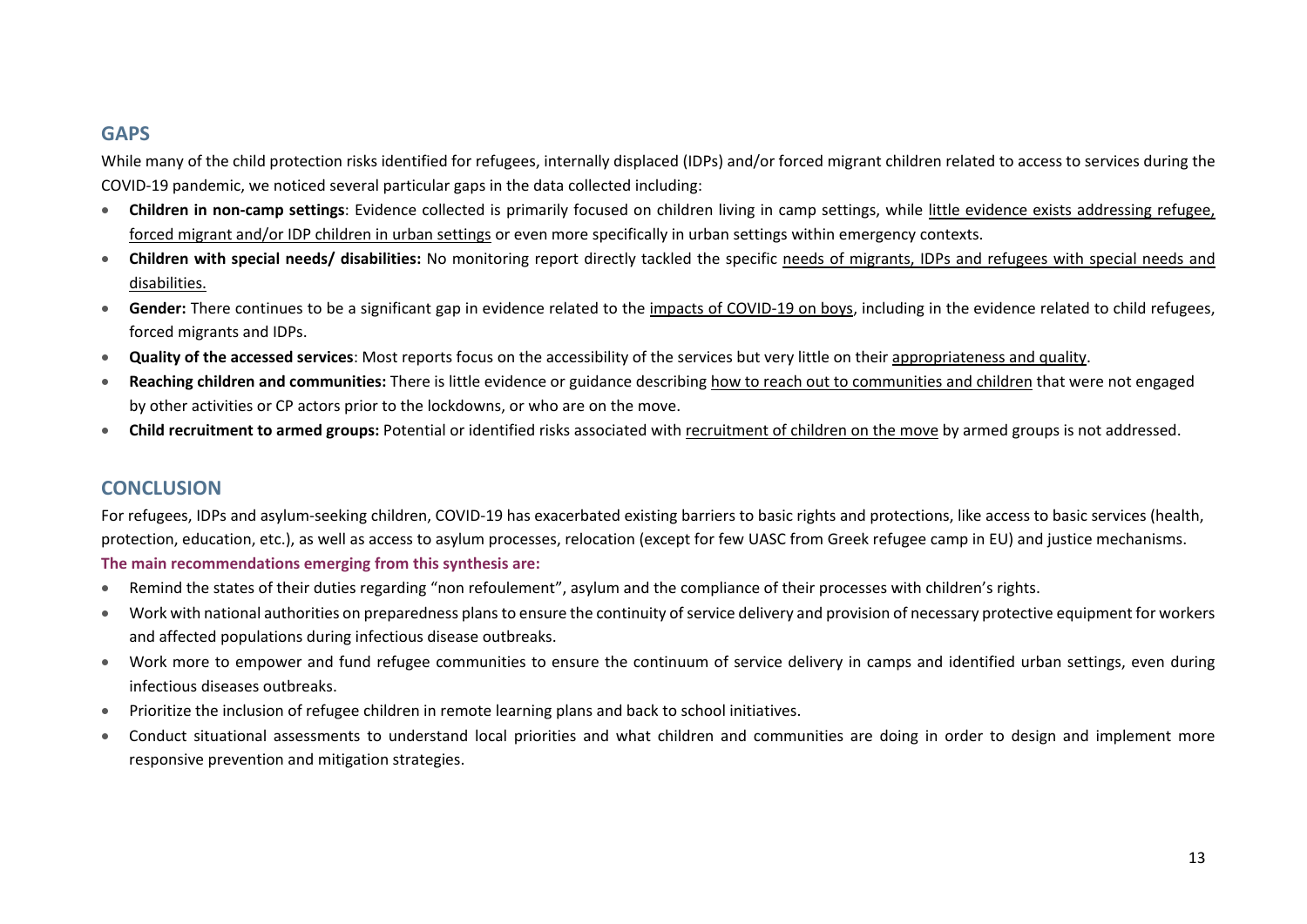## **CASE STUDIES**

*Below are case studies from practitioners in the field related to emerging issues, best practices, and challenges in addressing additional risks to refugee, IDP, and forced migrant children during COVID-19. Case studies can be submitted to The Alliance using the [online form found here.](https://docs.google.com/forms/d/e/1FAIpQLSfQBDAclNnRZEUrwSy4os_lHF71XBWiE3NMPZJ3F2pyx3x4ZA/viewform?usp=sf_link)* 

#### **Lebanon - Adolescents in Crisis Settings: Life Skills and Parenting, Plan International**

Lebanon hosts the largest number of refugees per capita in the world. The country is home to 1.5 million Syrian refugees, among other displaced groups, of which 55% are children and adolescents below the age of 18 years. Despite of the hospitality in accepting large refugee populations, there has been significant strain on resources and infrastructure to refugees and hosting communities. Syrian refugees and Lebanese adolescents (aged 10 to 17 years) in already vulnerable households face significant risks of school drop-out, lack of access to services, physical and sexual violence, child labour, and child marriage.

The COVID-19 pandemic and related restrictions worsen these pre-existing risks for adolescents. Movement restrictions limit income of many already food insecure households and push even more adolescents into child labour or child marriage as economic coping mechanisms. Lack of access to information and communication, such as mobile phones and internet, coupled with limited opportunities to see friends, get support or access services, increases psychosocial distress experienced by adolescents and their parents/caregivers.

To make the life skills and parenting sessions more suitable for remote delivery via conference call and WhatsApp, the number of sessions was reduced from 12 to 10 sessions. The themes that were most prominent to the context of COVID-19 were selected, focusing on psychosocial support, protection, COVID-19 awareness and sexual and reproductive health and rights. The two-hour sessions were reduced to 45 minutes by selecting only the activities that could be delivered online with key messages. In doing so, the nature of the sessions changed somewhat from skill building and practicing behavioural change towards a stronger focus on inter-active awareness raising as well as identification and referral of at-risk adolescents and their families. The sessions were delivered once a week for a period of ten weeks.

The sessions were delivered through conference calls and WhatsApp with small groups. Existing adolescent and parent groups (15-20 persons) were divided into smaller groups of maximum five participants with a facilitator. During and in between sessions, WhatsApp was used by facilitators to stay in contact with the groups or to share information. Facilitators also recorded short videos of 30-60 seconds with key messages, information, education or communication (IEC) materials for the adolescents or parents/caregivers to watch prior to, or after the session. Prior to forming WhatsApp groups, all participants were informed about the purpose of the group and informed consent was obtained. A guidance for facilitators on how to safely and effectively use WhatsApp has been produced.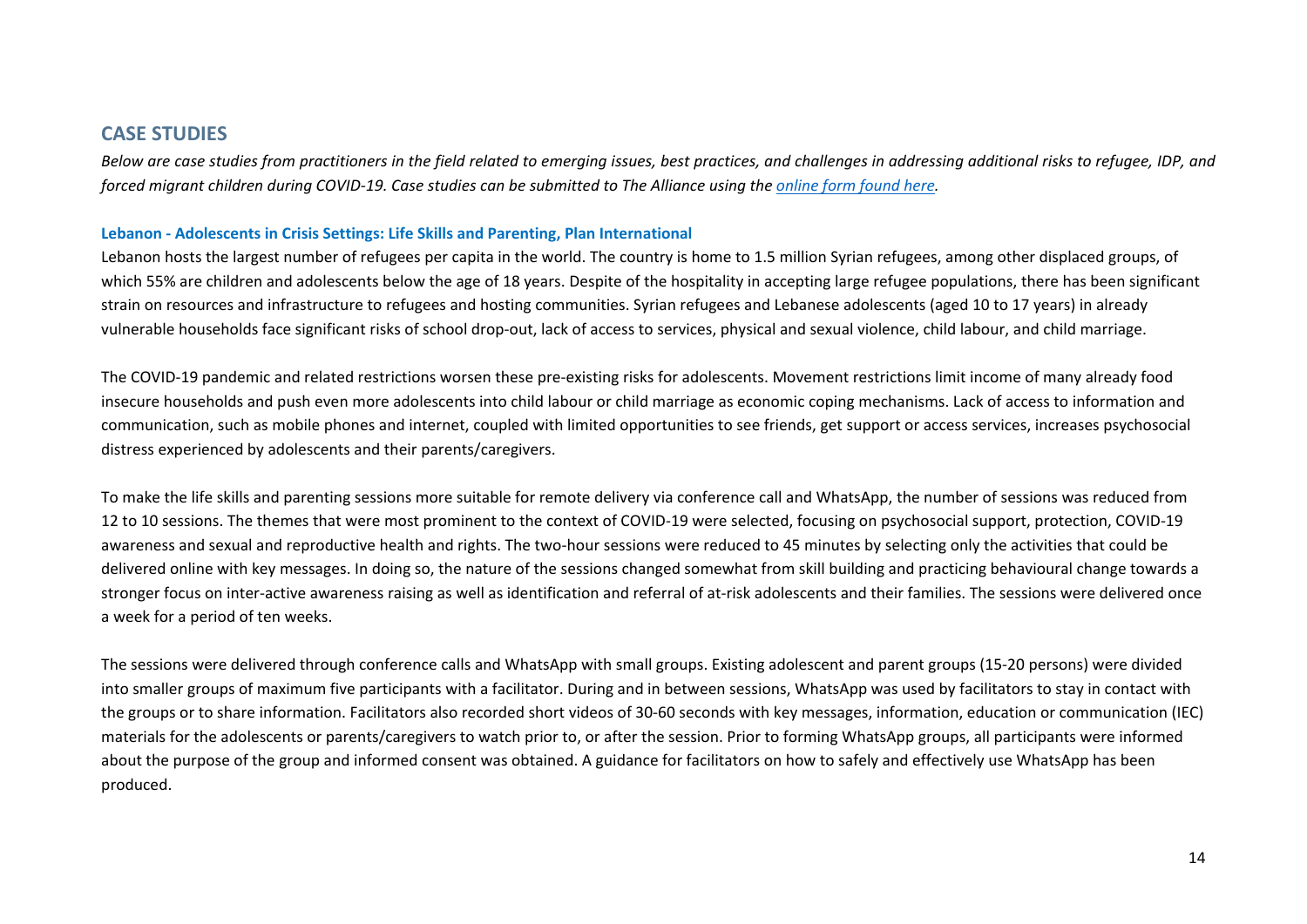During implementation, a new feature was added to the programme: recorded sessions with key activities and clear instructions were provided to adolescents and parents/caregivers who were not able to join the online sessions. These sessions were shared on DVD, along with a DVD player, to families to watch and apply at home.

The groups have been led by trained community facilitators, who were trained by Plan International Lebanon prior to COVID-19 to implement the regular life skills and parenting package. The facilitators received a one-hour online refresher training session facilitated by Plan International Lebanon technical specialists which covered the following topics:

- online facilitation skills:
- child and young people safeguarding including online safety;
- safe online identification and referral; and
- updated service mapping.

The wellbeing of the facilitators has been taken very seriously with Plan staff constantly checking on them to make sure they are able to deliver the sessions in the best way possible.

### **South Sudan - Community Based Child Protection Approaches during COVID 19 Pandemic: The Case of Malakal IDP/PoC Camp, War Child Holland**

Malakal IDP/PoC camp hosts more than 30,000 people displaced from the surrounding communities following the fighting between government and opposition forces in 2013 and subsequent hostilities between the groups. The camp is hosting large number of IDPs in a limited space and is recognized as one of the most congested settlement in South Sudan. Recent consultations conducted with children, adults and community leaders indicated that child labour, separation, sexual and domestic violence, child marriage, neglect, psychological distress, school dropout, limited livelihood options are among issues affecting children and caregivers in the camp. With the onset of COVID-19 and associated restrictions, additional risks have been reported as both schools and CFSs are closed and children are kept at home. Fear of COVID-19 infection, stigma, lack of peer support and group play, physical violence against children at home, increased involvement of children in business activity are among the emerging issues.

War Child has continued its engagement with camp leaders and community representatives to respond to both pre-pandemic and emerging child protection issues in the camp. As group meeting and activities were suspended as part of COVID-19 prevention measures, War Child frontline workers organized small group meetings (5-7 persons) observing physical distancing, wearing face mask and practicing frequent hand washing during community meetings. Community representatives were also provided mobile phone airtime to report any protection issues in the community as regular meeting was limited. In collaboration with camp leaders and community representatives, War Child formed outreach teams that moved door to door to disseminate information on COVID-19 and protection risks and prevention measures. The team used megaphone and recorded audio messages in such campaigns and distributed posters with key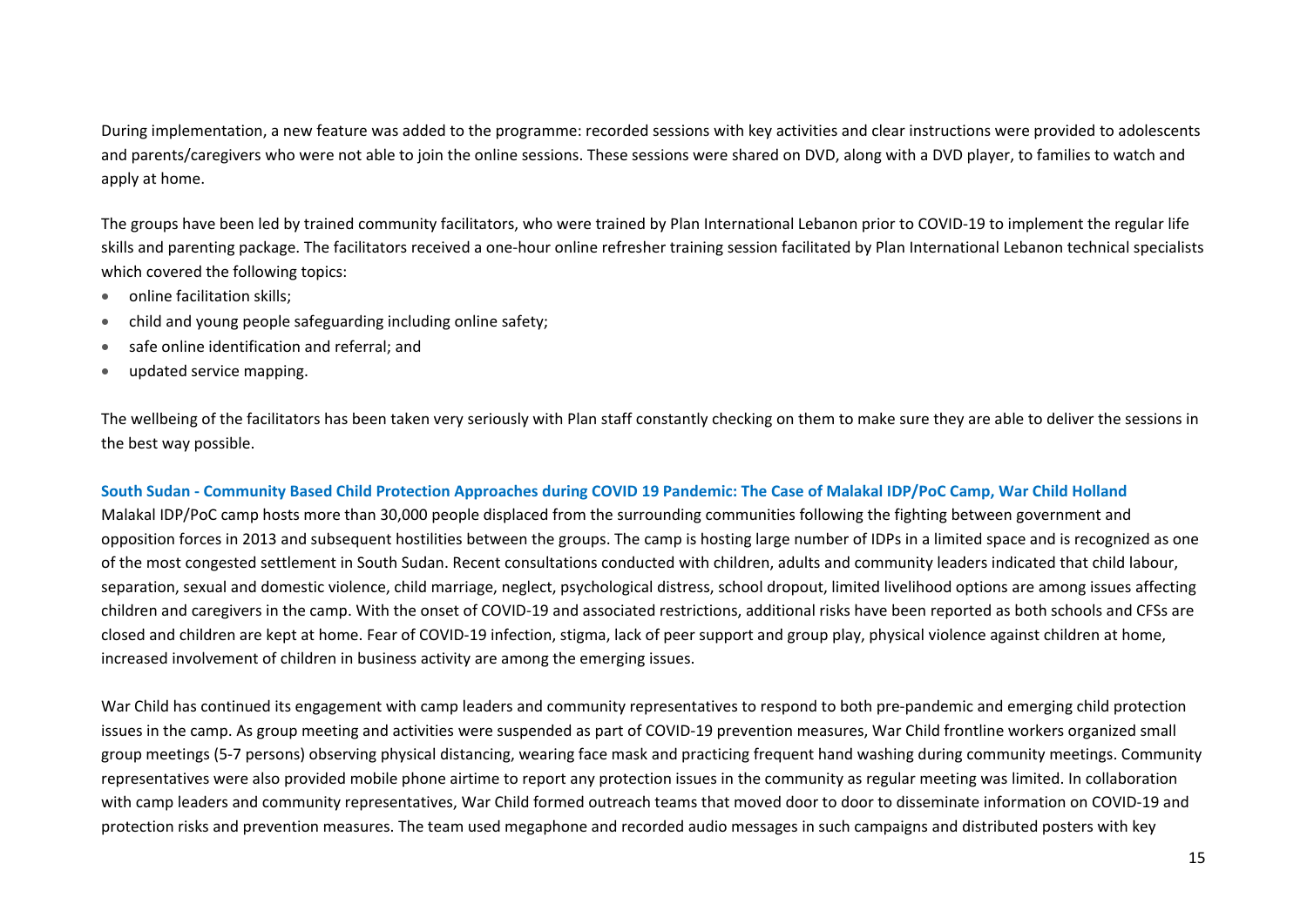COVID-19 messages and graphics. Home visits and family level sessions were conducted depending on the issues reported by community representatives for those cases which need individual support. Most vulnerable households and their children were provided with psychological first aid, cash assistance, hygiene and sanitation kits, parenting and life skills sessions and home-based recreational and learning package through frontline case workers. War Child organized weekly radio programs to discuss on community wide protection and COVID-19 related issues and recommended community action.

COVID-19 and associated restrictions present additional challenges to protection actors operating in resource constrained settings. Hence, organizations need to explore safe, flexible and effective approaches to continue engaging children, families and community structures in both COVID-19 and protection response. These approaches should look at adapting appropriate strategies and support at child, family and community level to address the issues in a comprehensive manner. Limited phone network coverage, misconceptions about COVID-19, community wide fear and distress, labour intensive nature of home-based CP/PSS sessions (parenting, life skills, etc.) and staff care considerations need continuous attention and additional resources for effectiveness of protection response amidst the ongoing COVID-19 pandemic.

### **Other examples:**

Plan International (2020) [Close to contagion: The impact of COVID-19 on displaced and refugee girls and women.](https://plan-international.org/publications/close-to-contagion) (p4)

- Jordan the Azraq refugee camp: under some of the strictest lockdown conditions in the world young women and girls have taken on the responsibility of protecting and engaging some of the most vulnerable groups in the camp. When the lockdown came into effect, young women helped distribute sanitised handicraft kits to mothers and girls so that they could join group sessions on how to make masks. Via social media, young women in the camp led classes in parenting, life skills and literacy and youth club sessions. Additionally, girls in the camp have been taking on leadership roles as part of their Youth Committees. They have helped facilitate online life skills sessions for children that highlight issues such as girls' rights, mental health, wellbeing, education and safe spaces.
- Tanzania Nyarugusu, Mtendeli and Nduta refugee camps: older Burundian adolescent girl refugees are using their skills and experience to help others in the camps. This includes supporting vulnerable girls through peer-to-peer activities, collecting information on issues affecting girls through a children's parliament and engaging with service providers to address the issues they have raised. With schools in refugee camps closed, young women and older adolescent girls are also involved in a mentorship programme that helps in distributing school materials and providing learning support to students and their parents at home. If there is an outbreak of COVID-19 they will play a critical role by providing additional child protection support to affected families.
- Egypt during the current pandemic adolescent Syrian refugee girls and young women living in Upper and Lower Egypt and Greater Cairo, have been playing a vital role in disseminating awareness raising messages about COVID-19 and addressing the emotional impact of the curfew on their peers. In the Kalyoubya governorate, a youth-led initiative uses social media platforms to communicate child-friendly messages to children on COVID-19 prevention. In addition, young women are addressing the rising trend of sexual and gender-based violence by offering peer to peer support to adolescent girls and women and alerting them to any available services.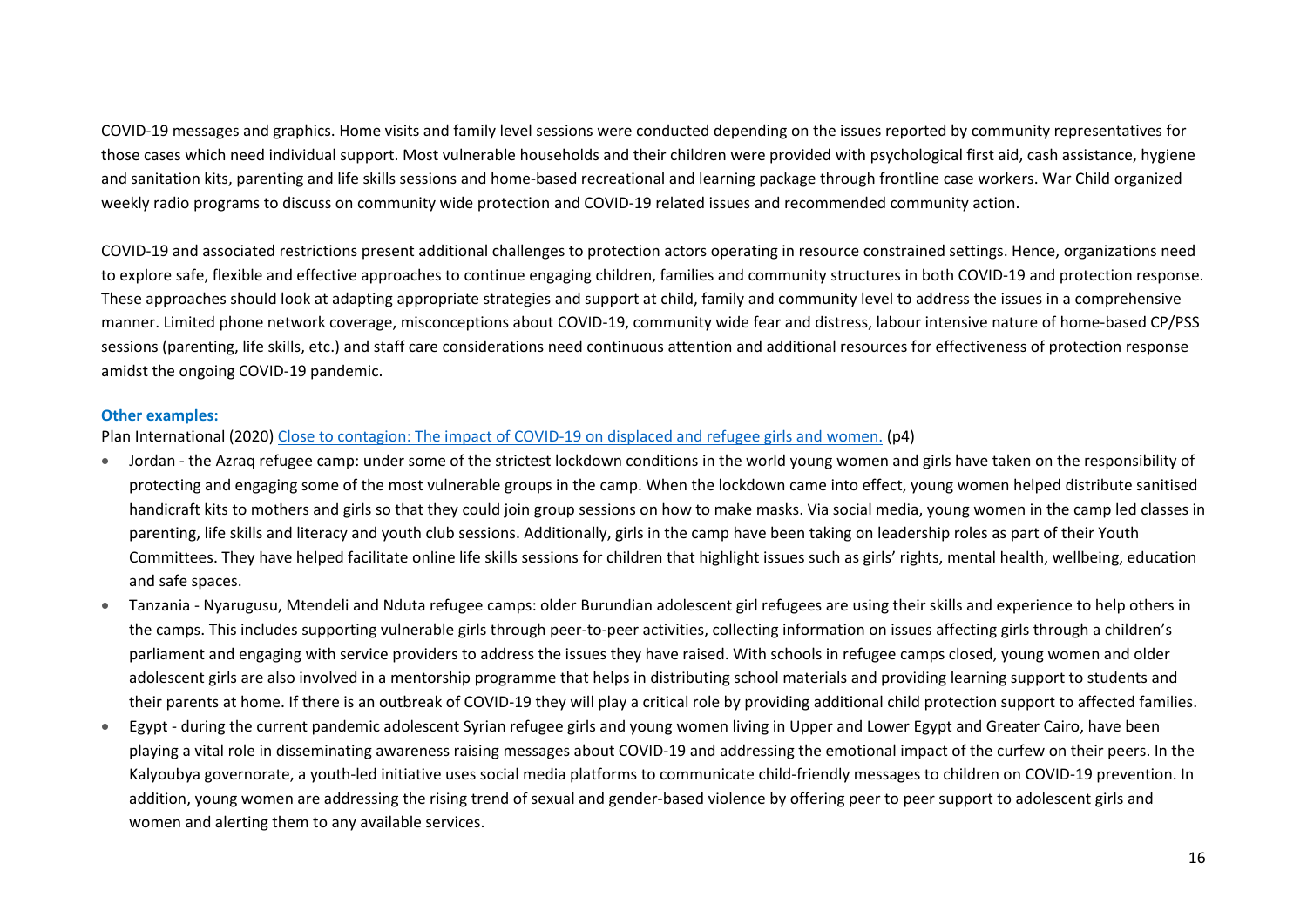**Main Children refugees, internally displaced (IDPs) and/or migrants' guidance, academic research & innovative responses**  *(not exhaustive)*

| <b>THEMES</b>            | <b>RESOURCES</b>                                                                                                                            |
|--------------------------|---------------------------------------------------------------------------------------------------------------------------------------------|
| General                  | Alliance for child protection in humanitarian action (June 2020) Podcast Protected! Ep 3: Protecting refugee children in East               |
|                          | Africa.                                                                                                                                     |
|                          | The Alliance for Child Protection in Humanitarian Action- UNICEF (08 April 2020) TECHNICAL NOTE: COVID-19 AND CHILDREN                      |
|                          | DEPRIVED OF THEIR LIBERTY.                                                                                                                  |
|                          | Danzhen You, Naomi Lindt, Rose Allen, Claus Hansen, Jan Beise and Saskia Blume (April-June 2020) Migrant and displaced                      |
|                          | children in the age of COVID-19: How the pandemic is impacting them and what can we do to help, Migration and Policy                        |
|                          | practice. Vol X, number 2.                                                                                                                  |
|                          | IFRC, ICRC (May 2020) Reducing the Impact of the COVID-19 Pandemic on Internally Displaced People.<br>$\bullet$                             |
|                          | Nisanci, A., Kahraman, R., Alcelik, Y. and Kiris, U., 2020. Working with refugees during COVID-19: Social worker voices from<br>$\bullet$   |
|                          | Turkey. International Social Work [Online], 63(5), pp.685-690.                                                                              |
|                          | Plan International (2020) Close to contagion The impact of COVID-19 on displaced and refugee girls and women.<br>$\bullet$                  |
|                          | Save the Children (April 2020) Covid-19: operational guidance for migrant and displaced children, v1.<br>$\bullet$                          |
|                          | Terre des hommes (June 2020) COVID-19 Rapid Needs Assessment in the Palestinian camps of Lebanon.<br>$\bullet$                              |
|                          | UNHCR (11 May 2020) Refugee children hard hit by coronavirus school closures.<br>$\bullet$                                                  |
|                          | UNICEF (6 April 2020) Quick Tips on COVID-19 and Migrant, Refugee and Internally Displaced Children (Children on the Move).<br>$\bullet$    |
|                          | UNICEF Office of Research Innocenti: Ramya Subrahmanian, Lucy Hovil, Mark Gill, Olivia Bueno and Iolanda Genovese (18 June<br>$\bullet$     |
|                          | 2020) SITUATIONAL BRIEF: RESEARCH REPORT ON HEIGHTENED VULNERABILITIES OF MIGRANT CHILDREN & YOUNG PEOPLE                                   |
|                          | LIVING ALONE IN THE CONTEXT OF COVID-19 LESSONS FROM THREE EASTERN AFRICAN COUNTRIES.                                                       |
|                          | UNICEF (6 May 2020) Muna's diary.<br>$\bullet$                                                                                              |
|                          | Vonen, H. D. et al. (2020) 'Refugee camps and COVID-19: Can we prevent a humanitarian crisis?', Scandinavian Journal of Public<br>$\bullet$ |
|                          | Health. doi: 10.1177/1403494820934952.                                                                                                      |
| <b>Emerging Practice</b> | UNHCR, Education section (July 2020) SUPPORTING CONTINUED ACCESS TO EDUCATION DURING COVID-19 Emerging Promising                            |
| / Responses              | Practices, issue 2.                                                                                                                         |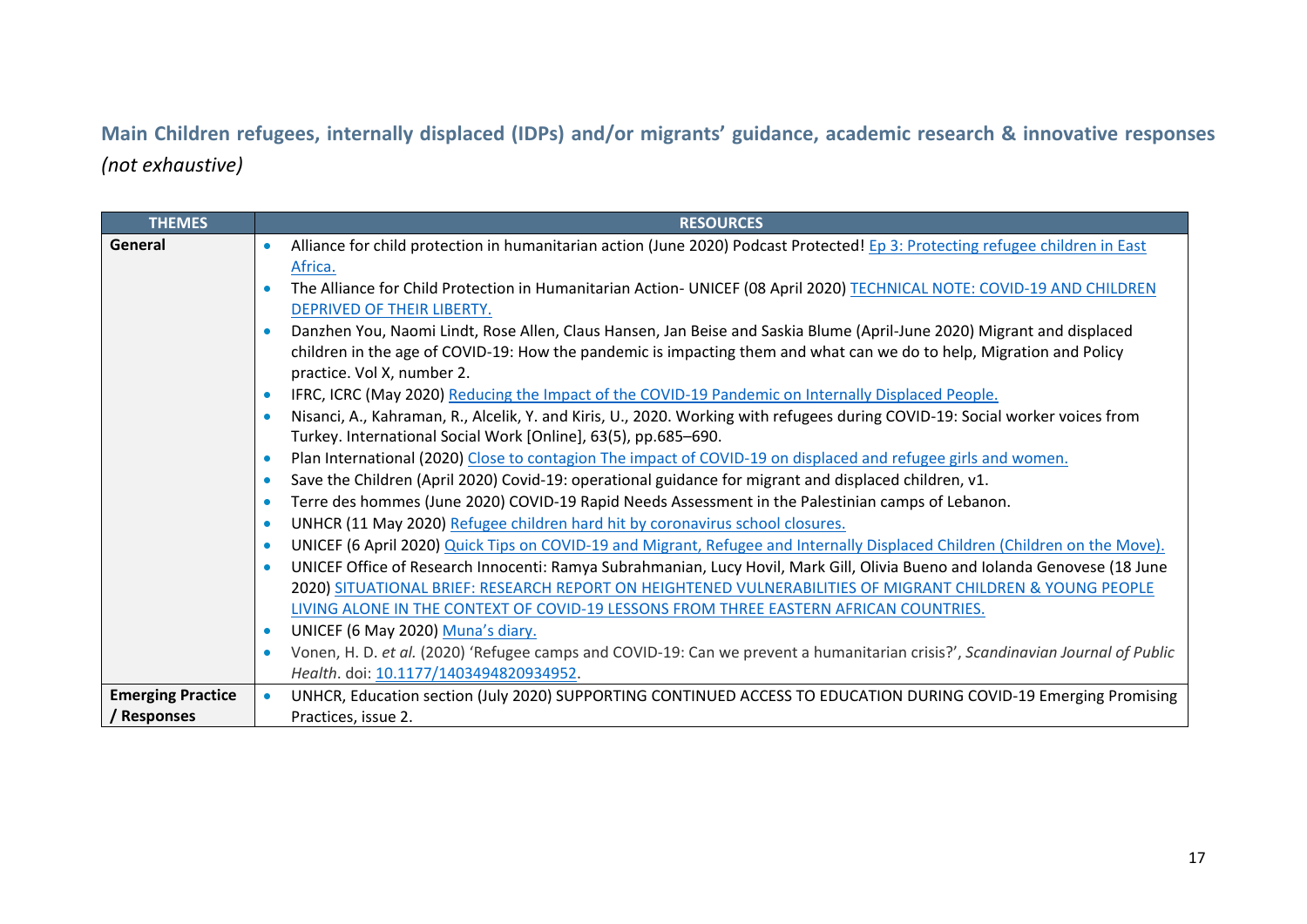# **Mapped News Articles** *(not exhaustive)*

| <b>THEMES</b> | <b>SOURCES</b>                                                                                                                          |
|---------------|-----------------------------------------------------------------------------------------------------------------------------------------|
| General       | Africa News (08 August 2020) Coronavirus - Ethiopia: 1 in 4 Refugee Children in Pagak are Dangerously Malnourished.                     |
|               | Al Jazeera (31 March 2020) Time is running out to protect refugees from a coronavirus crisis.<br>$\bullet$                              |
|               | CBC News (7 May 2020) U.S. suspends protections for migrant kids at border, expelling hundreds amid pandemic.<br>$\bullet$              |
|               | Christian Blind Mission (17 August 2020) World Humanitarian Day 2020: our partners and staff in the refugee camps of Cox's<br>$\bullet$ |
|               | Bazar, Bangladesh, show selfless commitment during the COVID-19 pandemic by ensuring that persons with disabilities                     |
|               | continue receiving inclusive humanitarian services.                                                                                     |
|               | Foreign Policy (20 July 2020) In Europe, the Lives of Refugees Are on Hold.<br>$\bullet$                                                |
|               | GPE (26 June 2020) Displacement, girls' education and COVID-19.<br>$\bullet$                                                            |
|               | Info Migrants (21 July 2020) Lockdown in refugee camps on Greek islands 'discriminatory', MSF says.<br>$\bullet$                        |
|               | Info Migrants (12 August 2020) COVID putting young refugees at risk.                                                                    |
|               | Inter Press Service (14 July 2020) UNESCO, UNHCR & EDUCATION CANNOT WAIT Call for the Inclusion of Refugees in the Post-<br>$\bullet$   |
|               | Covid-19 Education Effort.                                                                                                              |
|               | Inter Press Service (13 August 2020) Keeping Education within the Grasp of Refugee Children.<br>$\bullet$                               |
|               | Inventiva Swapnil Singh (8 August 2020) Studying as a refugee child in the 'COVID-19 era'.<br>$\bullet$                                 |
|               | NPR (6 August 2020) Ending 'Asylum As We Know It': Using Pandemic To Expel Migrants, Children At Border.<br>$\bullet$                   |
|               | Psychology Today (04 July 2020) The COVID-19 Burden of Disease on Refugees and Immigrants.<br>$\bullet$                                 |
|               | Save the Children (25 August 2020) GAZA'S CHILDREN FACE COVID-19 SPIKE AMID POWER SHUTDOWN AND ONGOING                                  |
|               | AIRSTRIKES.                                                                                                                             |
|               | Sky news (12 May 2020) Unaccompanied children among 50 migrants arriving in UK from camps in Greece.<br>$\bullet$                       |
|               | UNICEF (25 August 2020) Rohingya children bearing brunt of COVID disruptions in Bangladesh refugee camps as education<br>$\bullet$      |
|               | facilities remain closed.                                                                                                               |
|               | UNHCR (11 May 2020) Refugee children hard hit by coronavirus school closures.<br>$\bullet$                                              |
|               | UNHCR, Filippo Grandi (2020) Internet and mobile connectivity for refugees-leaving no one behind.<br>$\bullet$                          |
|               | UNHCR (July 2020) Protecting Forcibly Displaced Children during the COVID-19 Pandemic.<br>$\bullet$                                     |
|               | UNHCR (31 July 2020) UNHCR Bangladesh-COVID 19 Preparation/Response- 31 July 2020 (#7).<br>$\bullet$                                    |
|               | UNICEF (April 2020) Child protection E-Bulletin News from Country offices.<br>$\bullet$                                                 |
|               | UNICEF (July 2020) The impact of COVID-19 on migrant children in Trinidad and Tobago.                                                   |
|               | UNICEF (2020) Quick Tips in Action: Emerging Practices for Children on the Move during Covid-19.                                        |